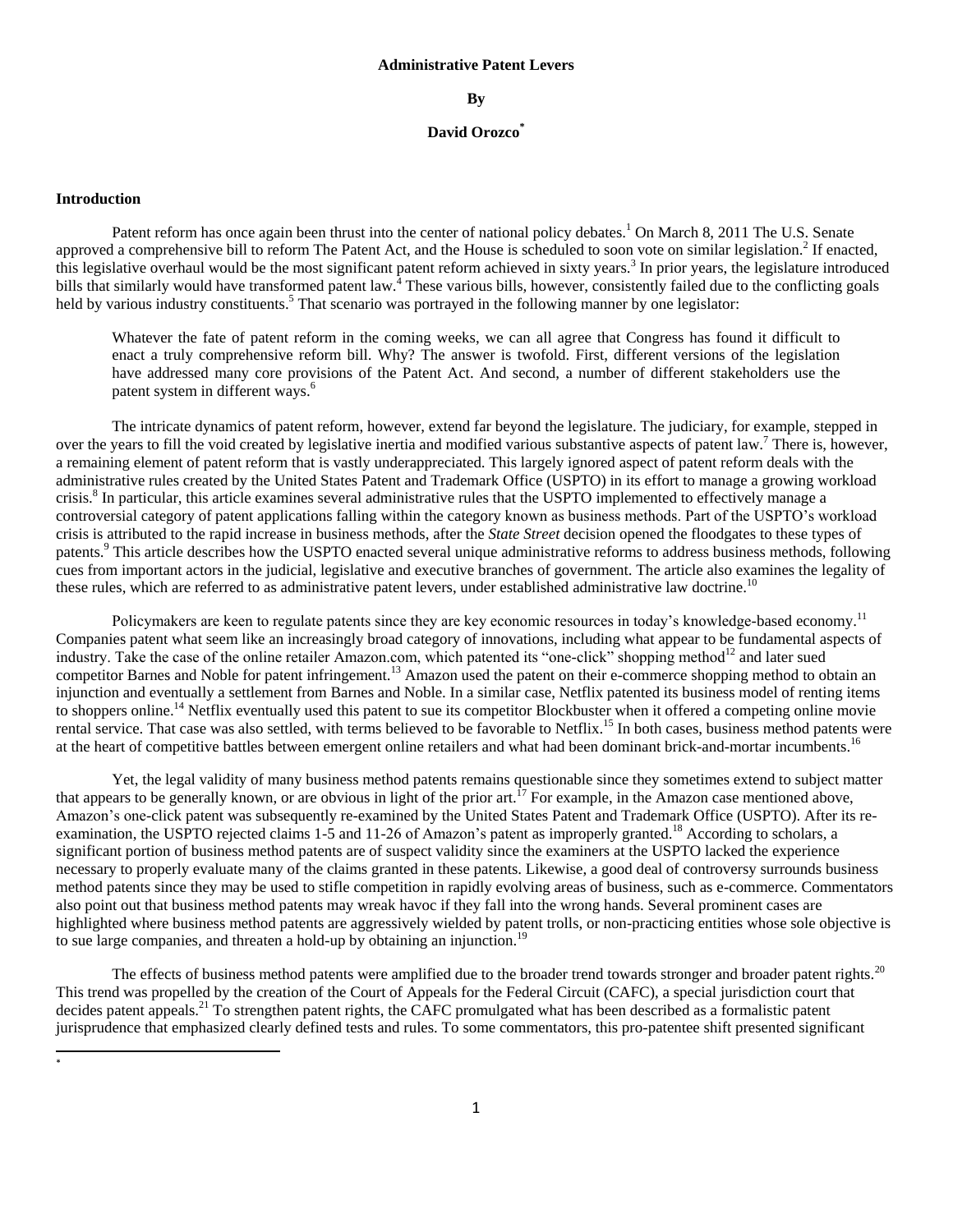risks since patent owners, and particularly patent trolls, were empowered under these rules to hinder innovation through hold-ups and other extortionist tactics.<sup>2</sup>

Despite persistent calls for legal reform, the legislative stalemate mentioned earlier left open the opportunity for business method patent abuse. Significant steps were taken, however, to limit the scope and strength of business method patents through the use of judicial common law patent levers.<sup>23</sup> In recent years, the Supreme Court has reviewed important patent doctrines related to injunctive relief<sup>24</sup>, the non-obviousness standard<sup>25</sup>, and business method patentability.<sup>26</sup> As a general matter, the Supreme Court's patent jurisprudence has rejected the CAFC's formalistic jurisprudence in favor of a more flexible and context-based approach.<sup>27</sup>

This article addresses how the USPTO enacted a complementary set of norms and rules to specifically restrict business method patents, which are viewed as a particularly *suspect* category of patents.<sup>28</sup> This article maintains that the adoption of administrative patent levers at the USPTO goes hand in hand with the judicial, legislative and executive branches" coordinated and *sui generis* apprehension towards business method patents. The Supreme Court considerably reformed patent law through the use of its judicial patent levers.<sup>29</sup> There remained significant room, however, for the USPTO to compensate for any policy vacuums that lingered via its administrative rulemaking function, particularly due to significant political and institutional pressures emanating from the legislature and the executive branch.<sup>30</sup> While a great deal of attention has been devoted to *why* certain policies and rule-making practices at the USPTO are either good or bad<sup>31</sup>, hardly any attention has been devoted to examine *how* these rules and policies were instituted and legitimized within the larger institutional backdrop of government. Also, there has yet to be a full appreciation of the coordinating role that the USPTO"s administrative patent levers played as a compliment to legislative and judicial patent reform goals. As a consequence, the process through which these administrative patent levers emerged has, to date, received scant consideration.

The implementation of business method-related administrative patent levers can be explained through the lens of institutional theory and the principal-agent theory of administrative decision-making. Institutional theory examines the influence that institutions have on legal doctrine and outcomes.<sup>32</sup> From this perspective, the institutions that influenced the creation of administrative patent levers at the USPTO include stakeholder advocacy manifested on the record in: legislative bills, roundtable discussions, hearings and policy statements. As proposed in this article, the rather extraordinary *sui generis* treatment of business methods across *all* branches of government helps to explain why the USPTO adopted special business method patent norms and rule-making, to a degree not seen in other emergent and important technology areas such as nanotechnology, software or biotechnology.

The article proceeds as follows. Section II briefly introduces the history and conceptual foundation of business method patents. Section III surveys the academic literature to expose the costs imposed by these patents on innovators and society. Section IV examines how the judicial, legislative and executive branches of government reacted to the social costs borne from these patents. Section V analyzes the USPTO"s reaction to these various institutional and public policy reactions. This section discusses five administrative patent levers that the USPTO developed in response to this external institutional pressure, and the effect that these measures have taken on business method patenting overall. Section VI discusses the administrative law implications raised by the USPTO"s use of these particular levers, and addresses their legality. All of the patent levers are determined to be within the USPTO"s administrative authority. Part VII concludes.

#### **I. Business Method Patents**

One of the most contentious issues surrounding business method patents concerns whether in fact they can be conceptually defined. From a statutory perspective, the U.S. Patent Act initially failed to provide guidance other than suggesting that business methods fell under the allowed general category of "processes", subject to general and well established exceptions.<sup>33</sup> In response to the perceived dangers of business methods, The Patent Act was amended to provide a prior use defense related to methods of "doing or conducting business". This amendment, however, failed to clearly define method of conducting business.

In 2001, a bill was introduced called The Business Method Patent Improvement Act that would have raised the obviousness standard for business methods. $34$  This bill defined business methods as:

> (1) a method of processing data; or performing calculation operations; and which is uniquely designed for or utilized in the practice, administration, or management of an enterprise; (2) any technique used in athletics, instruction, or personal skills; and (3) any computer-assisted implementation of a method described in paragraph (1) or a technique described in paragraph<sup>35</sup>

The bill was not enacted, therefore, the definition lacks any statutory authority.

The judiciary has referred to business methods without precisely articulating the contours of this technology class. The earliest case cited for the proposition that business methods remained beyond patentability is *Hotel Security Checking Co. v. Lorraine Co*. <sup>36</sup> In that case, the Court held that patent claims for a bookkeeping system were unpatentable *per se*. A series of subsequent cases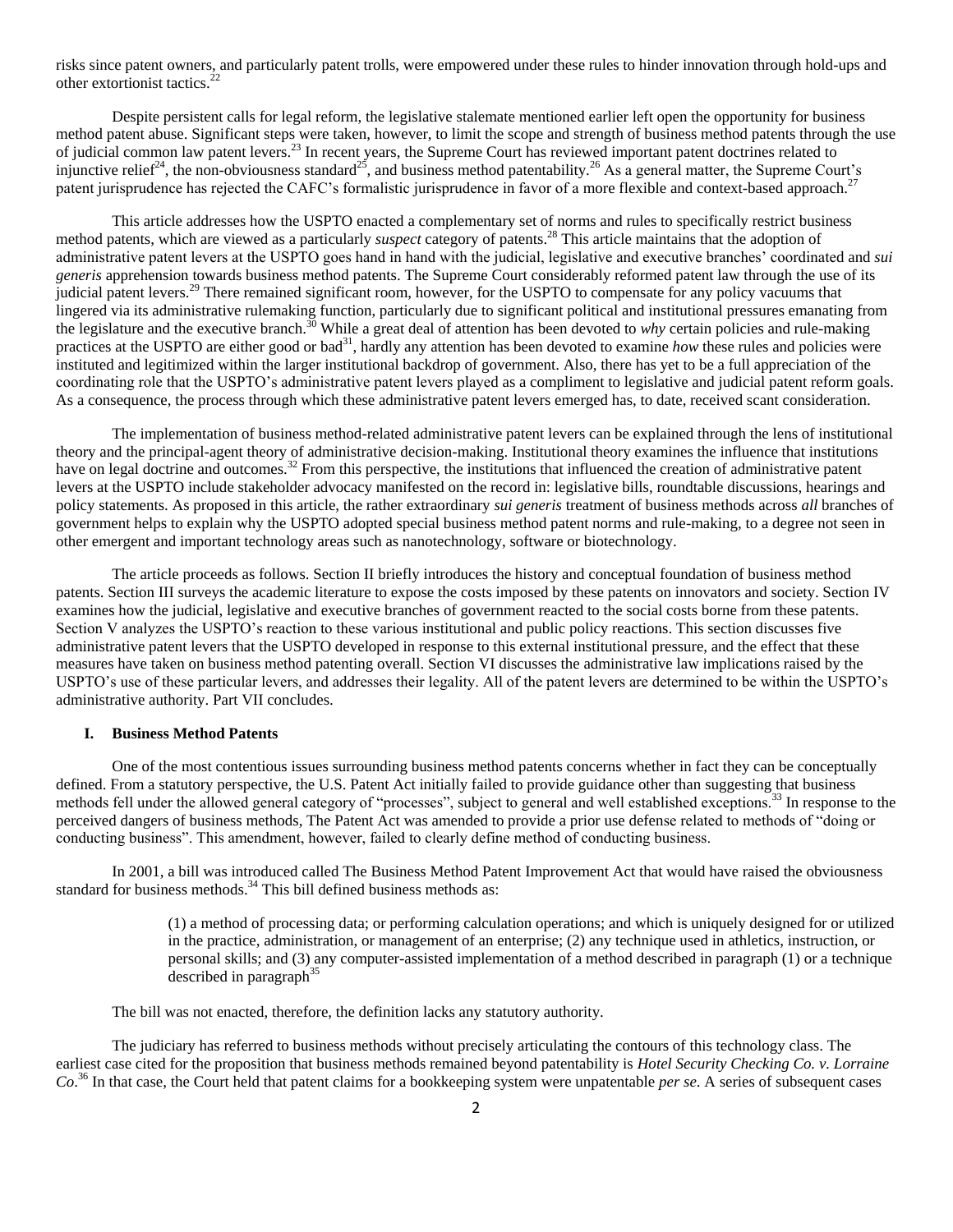reinforced the presumption that a "business method exception" existed that excluded business methods from being patentable.<sup>37</sup> The eventual advent of information technology, however, challenged the *per se* rule against patents covering data processing.<sup>38</sup> In 1981, The Supreme Court relaxed its rule against software patents in *Diamond v. Diehr*. <sup>39</sup> In that case, the Court held that an algorithm may be patentable as a process if it claims a "useful, concrete and tangible result."<sup>40</sup>

The formal legal status of business methods, as opposed to software algorithms, was later clarified when the CAFC decided the *State Street* case*. <sup>41</sup>* In that seminal case, the CAFC dismissed the business method exception altogether, holding that a software algorithm for processing data in a system was patentable. Under the Court's reasoning, the algorithm created a "useful, concrete and tangible result" that may be patentable even if the result is something as non-physical as an investment value.<sup>42</sup> Ultimately, the CAFC mentioned that the business method exception was incompatible with the Court's interpretation of the Patent Act, and that any rejections of business methods in the past had been based on statutory issues such as novelty, not on the membership of a class pertaining to business methods.<sup>43</sup>

*State Street* begs the question, as some commentators have pointed out, whether the definition of a business method patent can ever be grounded in principle.<sup>44</sup> Some commentators argue, for example, that business methods precede the modern understanding of these processes, since inventors have patented methods that have pertained to business processes as far back as 1889.<sup>45</sup> Other commentators point out that they need not even be drafted as methods, and that despite any regulation patent drafters routinely craft claims that reflect business methods as elements of an apparatus.<sup>46</sup>

More recently, the Supreme Court decided the *Bilski* case and conclusively resolved the issue of whether business methods are patentable subject matter. $47$  In their opinion, the Court stated that:

Section 101 similarly precludes the broad contention that the term "process" categorically excludes business methods. The term "method," which is within §100(b)'s definition of "process," at least as a textual matter and before consulting other limitations in the Patent Act and this Court"s precedents, may include at least some methods of doing business. <sup>48</sup>

The *Bilski* Court, however, continued the tradition held within the judiciary to refrain from clearly defining the contours of what are referred to as business method patents.

A working definition of business methods has been developed by the USPTO, the agency responsible for granting or denying this, and all other categories of patents. The way the USPTO defines business methods relates to its detailed and dynamic technology classification system, which matches a broad business method definition offered by Professor Spulber. Business method patents are defined by Professor Spulber in his work as: "the discovery of a commercial technique for firms to address market opportunities, such as a transaction procedure, market microstructure, financial system, operational process, or organizational form."<sup>49</sup> The USPTO mainly identifies business method patents primarily through its class 705: "Data Processing, Financial, Business Practice, Management, or Cost/Price Determination", in addition to twenty eight other classes that might apply to this category of patents.

Given the overall lack of definitional precision, it is unsurprising that these patents are applied in a broad variety of industries. For example, business method patents have been asserted in cases involving financial products<sup>50</sup>, insurance products<sup>51</sup>, tax methods<sup>52</sup> and perhaps most notably e-commerce.<sup>53</sup> It is not a coincidence, however, that business method patents have become a salient issue as online business transactions flourished. The rapid emergence of online business transactions amplified the market power of business method patent owners, who increasingly and aggressively asserted methods related to electronic means of conducting business. The *State Street* decision is said to have opened "the floodgates" to business method patenting and litigation.<sup>54</sup> One source reports that the year before the *State Street* case was decided, the USPTO received 1,300 business method applications.<sup>55</sup> The year following the *State Street* case, the USPTO received 7,800 business method applications.<sup>56</sup>

#### **II. The Social Costs of Business Method Patents**

Patent owners possess what are known as negative rights, or the right to exclude others from making, using or selling a claimed invention. As technologies become increasingly cumulative $57$  and distributed $58$  patents raise considerable transaction costs if they are used to block technological progress or implementation.<sup>59</sup> As recognized in the literature, there are several tactics employed by patent owners that disadvantage competitors<sup>60</sup> and impose social costs in the process. For example, a company can patent a rival technology for the sole purpose of preventing others from practicing the invention.<sup>61</sup> A superior and socially beneficial competing technology may, therefore, never be applied due to these *blocking* patents.<sup>62</sup> A patentee may also engage in evergreening, or patenting an incremental aspect of a preexisting technology to unduly extend the monopoly lifetime of the underlying technology. $\frac{63}{63}$  Another tactic patentees may use is to engage in strategic filing practices, such as abusing the continuation procedure.<sup>64</sup> Lastly, patent owners may forum shop by filing patent lawsuits in any of the pro-plaintiff "rocket docket" jurisdictions.<sup>65</sup> In addition to these general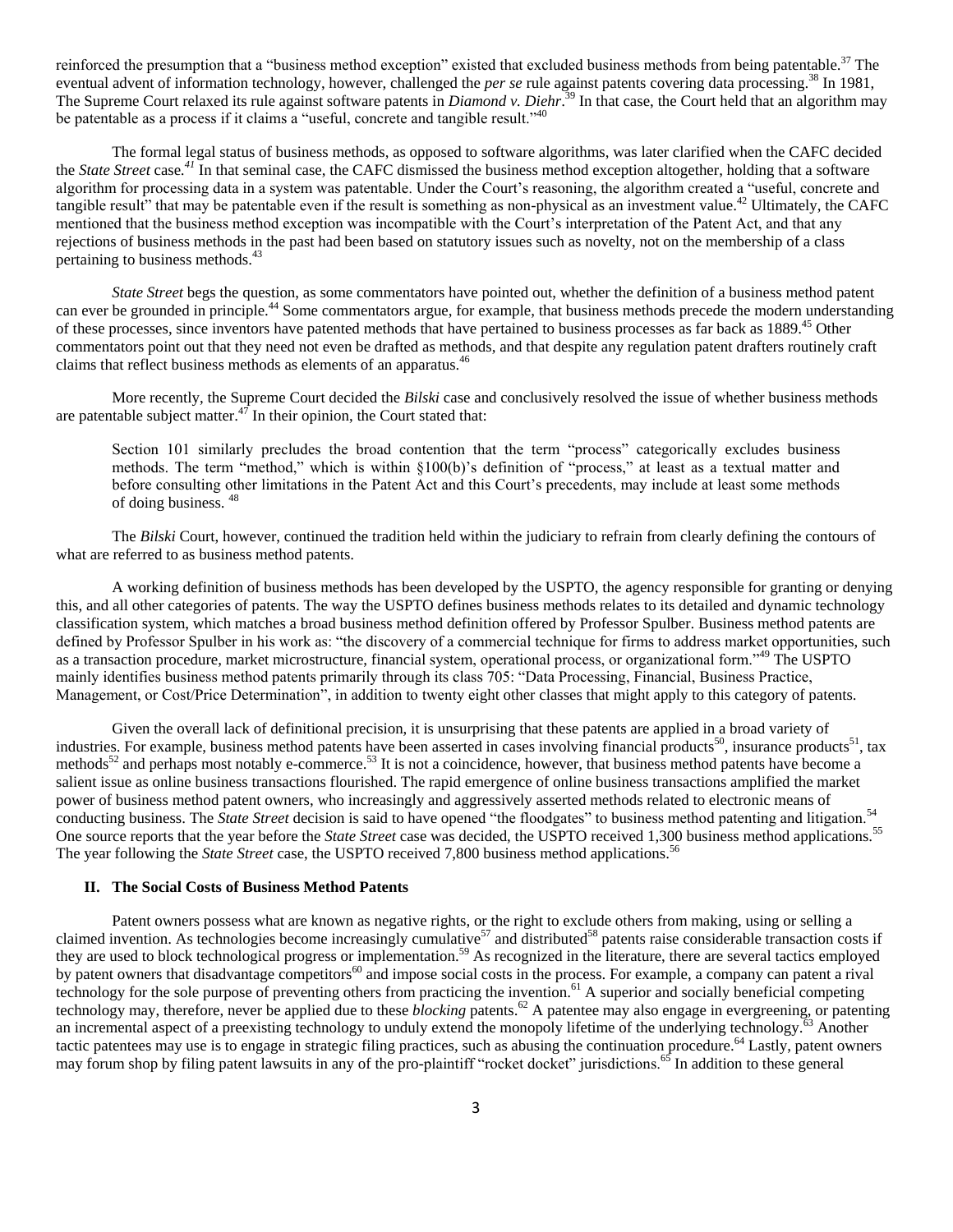strategies, there are two strategies that are particularly relevant to business method patents and that impose social costs when undertaken. Those two strategies include patenting overly broad claims, and using a patent to extract an unusually large settlement.

#### A. Patenting Overly Broad Claims

Business method patents are often criticized for being unduly broad. There are a few things to consider regarding this criticism. First, a patent is unduly broad if it improperly claims technology that was disclosed or practiced in the prior art, or was obvious to one with ordinary skill in the art. Business methods are often criticized as unduly appropriating technology that had been previously practiced, or as lacking innovative merit. This criticism has some support due to the fact that many business methods were previously practiced and used in commerce, yet, remained hidden from USPTO examiners.<sup>66</sup>

For example, in the case of American Stock Exchange, LLC v. Mopex, Inc., a non-practicing entity sued the American Stock Exchange (AMEX) for infringing a business method patent related to a financial product known as an exchange traded fund or "ETF". The USPTO granted Mopex a patent for this financial product on July 11, 2000.<sup>67</sup> The AMEX sued in court to invalidate the patent based on the fact that the financial product had been practiced and disclosed in prior art that USPTO examiners failed to review. At trial, the AMEX submitted evidence that this type of ETF had been developed, traded and disclosed by Morgan Stanley. The court considered evidence that in 1994 Morgan Stanley had submitted a publicly available application for an ETF with the Securities and Exchange Commission. This prior art was then used to invalidate Mopex"s business method patent.

Business method patents proliferated as online business transactions became ubiquitous. A common attack on these patents is that the patent examiners handling these applications did not have sufficient training in the emergent fields of Internet commerce where business methods were being claimed. A closely related argument is that examiners did not have sufficiently updated nonpatent literature databases with industry-relevant prior art that would enable the examiner to narrow or reject business method patent claims.<sup>68</sup> Patent examiners are also notoriously pressed for time, given the increasing patent backlog at the USPTO.<sup>69</sup> As a result of these constraints, it is widely believed that many overly broad business method patents were issued.

### B. Using Business Method Patents to Extract a Large Settlement

The social costs of overly broad business method patents are amplified when they fall into the hands of the so called patent trolls, or non-practicing entities  $(NPEs)$ <sup>70</sup> A NPE is a party who owns a patent, does not practice the underlying technology, and uses the patent to sue large companies to obtain a settlement or a verdict. According to one source, there were more than 2,600 instances in 2010 where a company was the litigation target of a NPE. According to this source, this represents a 48% increase over the average amount of the prior three years.<sup>71</sup> According to the registration statement recently filed with the SEC by a company involved in assembling defensive patent portfolios to protect companies from NPE's, "there were over 550 patent infringement cases filed by NPEs in 2010 against more than 3,000 defendants, which comprised over 2,000 unique companies, some of which were sued more than once." 72

The NPE exploits the fact that it is a small company with no real presence in the market and that cannot be counter sued for infringing any of the larger company's patents.<sup>73</sup> Often, when one large company sues another large company (usually a competitor) for patent infringement, the competitor countersues and likewise alleges patent infringement. Often, the result is a negotiated crosslicense and technology sharing agreement.<sup>74</sup> A large company does not have this option when it is the target of a patent lawsuit initiated by a NPE.

Compounding the problem is that the NPE will often enforce a business method patent against a large company operating in a complex, or cumulative technology area.<sup>75</sup> This places a great deal of pressure on the defendant since they may be forced to expend considerable resources to design around the patent, or may face a complete shut-down if the NPE obtains an injunction.<sup>76</sup> This creates the risk that the NPE will engage in a strategic hold-up<sup>77</sup> and extort an unreasonably large settlement or verdict. For example, the NPE Eolas obtained \$521 million when it obtained a patent injunction against Microsoft.<sup>78</sup> NTP, Inc., another NPE, notoriously obtained \$612.5 million when it threatened to enforce a permanent patent injunction against Research-In-Motion, makers of the "Blackberry" handheld device.<sup>79</sup>

A vocal consensus has emerged that criticizes the poor quality of business methods and their harmful consequences.<sup>80</sup> In an empirical study, however, Professors Allison and Tiller counter the assertion that business method patents are of below average quality.<sup>81</sup> In their empirical study, they assess business method patents using well established quality measures and find that there is no basis for claiming that business method patents are inferior in terms of the number of prior art references, claims and inventors.<sup>82</sup> Professor"s Allison and Tiller attribute the high levels of public discord regarding business method patents to an information "bandwagon" effect whereby people judged business methods based on the comments of experts, with negative views reinforced by a confirmation bias based on widespread public discussions of egregious examples of abuse such as Amazon's "one-click" patent.<sup>8</sup> These authors' assessment is supported by the way the media portrays business method patents in a generally negative light.<sup>84</sup>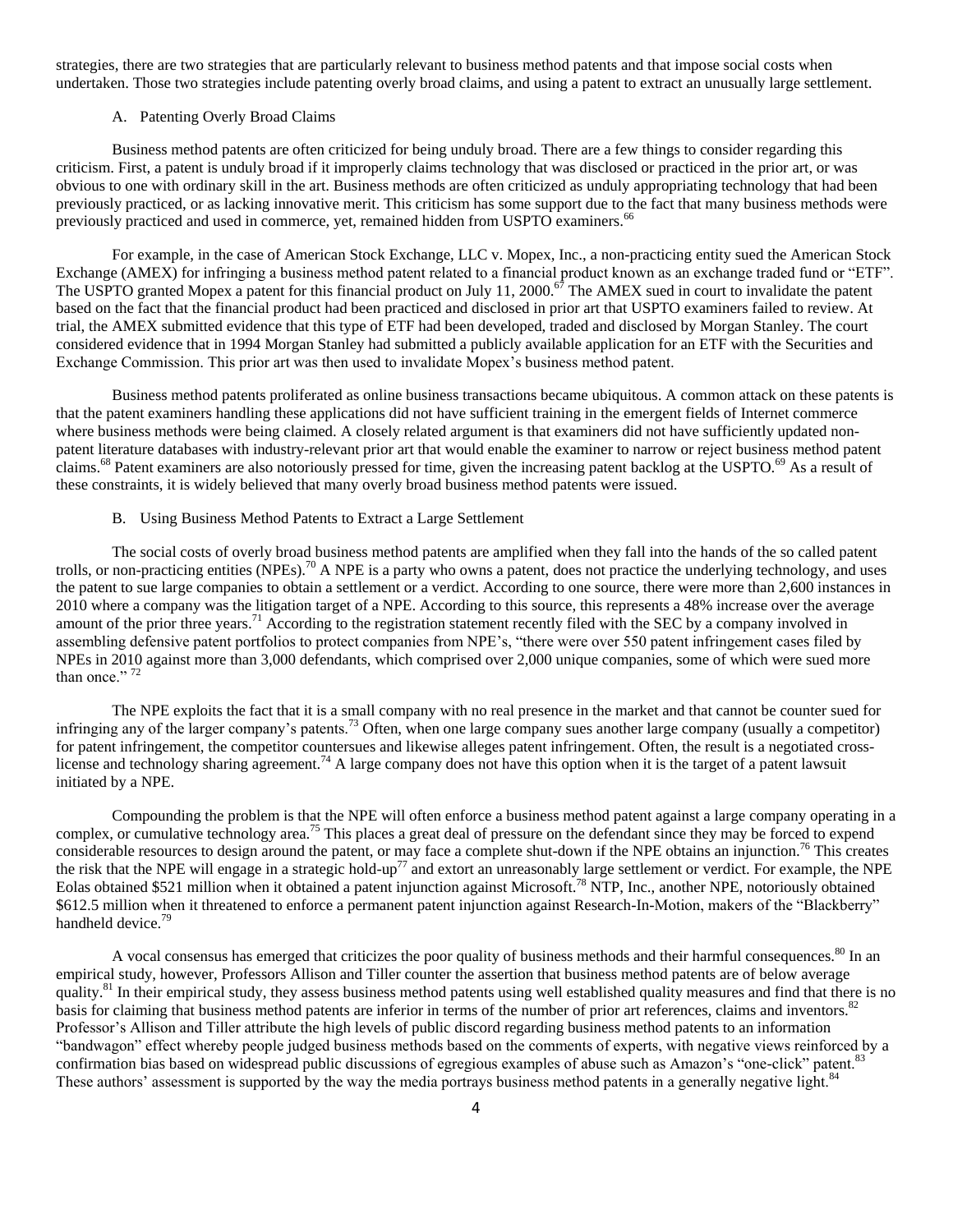#### **III. Institutional Reactions to Business Methods across all Three Branches of Government**

The significant bad press and attention drawn from cases involving overly broad business method patents and NPEs aggressively wielding them triggered a wave of public scrutiny.<sup>85</sup> Public policymakers, in turn, responded as vocal and influential patent law stakeholders voiced the alarm. Policymakers operate through public institutions, which provide a forum to assemble information and bring stakeholders together. In the patent arena, there is a diverse, active and vocal group of stakeholders continually vying to shape patent law and policy. A recent study found that 191 separate for-profit corporations filed *amicus* briefs in sixteen Supreme Court patent cases.<sup>86</sup> A similar study by Professor Colleen Chien found that in the past 20 years of patent *amicus* brief advocacy, more than 1,500 *amici*, representing thousands of organizations, companies, and individuals have signed onto briefs in hundreds of patent law cases.<sup>87</sup>

Policymakers' institutional reactions to interest groups are evident in all three branches of government, which to varying degrees respond to interest group advocacy.<sup>88</sup> Policymakers, however, often do not initiate regulatory oversight unless interest groups first voice the alarm.<sup>89</sup> The alarm and call for regulatory reform is then delegated to administrative agencies such as the USPTO under what has been called the fire-alarm model of regulatory oversight.<sup>90</sup> If policymakers respond to interest group pressure, it is expected that administrative agencies will respond to policymakers' concerns under the principal-agent theory of decision making.<sup>91</sup> From this perspective, elected policymakers exercise considerable discretion over administrative rulemaking and direction, given their ability to enact legislation, approve staffing, engage in general oversight and control an agency's appropriations.<sup>92</sup> As with various other agencies, Congress is generally the ultimate decision-maker with respect to the USPTO"s budgets and appointments. Congress also conducts oversight and investigations, and engages in casework on behalf of constituents.<sup>93</sup>

As will be discussed next, the judicial, legislative and executive branches all coordinated a spirited public debate concerning business method patents. This interest in business methods was manifested through: judicial patent levers, hearings, proposed legislation, roundtable discussions and policy papers. The argument advanced here is that these different institutional mechanisms provided a clear expression to how seriously policymakers considered the alarm raised by constituents. The various institutional mechanisms that signaled the alarm with respect to business methods are discussed next.

### A. The Judiciary

In several instances the judiciary echoed the alarm concerning the harmful effects of business methods. This alarm, in turn, influenced the USPTO"s administrative decision-making since the agency"s rules are guided by the Courts" statutory interpretations. In particular, two recent Supreme Court cases shed some light on how the high court has reacted to business methods. In *eBay v. MercExchange*, the NPE MercExchange sought to obtain a permanent injunction against eBay after successfully asserting a business method patent against the online retailer.<sup>94</sup> The legal doctrine at issue in that case applied to patents in general since the decision reframed the test for awarding a permanent patent injunction as one involving the traditional four-factor test for equitable remedies. Justice Kennedy wrote a concurring opinion with three other justices, however, that specifically addressed the alarm over business methods. Justice Kennedy wrote:

In addition injunctive relief may have different consequences for the burgeoning number of patents over business methods, which were not of much economic and legal significance in earlier times. The potential vagueness and suspect validity of some of these patents may affect the calculus under the four-factor test.<sup>95</sup>

In *Bilski v. Kappos*, the Court ultimately held business methods may be patentable subject matter. Justice Kennedy, again speaking for the Court, reiterated the particular dangers raised by business methods, by stating:

At the same time, some business method patents raise special problems in terms of vagueness and suspect validity. See *eBay Inc.* v. *MercExchange, L. L. C.,* 547 U. S. 388, 397 (2006)(KENNEDY, J., concurring). The Information Age empowers people with new capacities to perform statistical analyses and mathematical calculations with a speed and sophistication that enable the design of protocols for more efficient performance of a vast number of business tasks. If a high enough bar is not set when considering patent applications of this sort, patent examiners and courts could be flooded with claims that would put a chill on creative endeavor and dynamic change.<sup>9</sup>

### B. The Legislature

The warning bell for business methods perhaps rang loudest during the early years of the Internet (1999) when Amazon.com threatened to assert its "one-click" e-commerce patent against other online competitors.<sup>97</sup> When this occurred, companies began to appreciate the threatening nature of business methods and began sounding the alarm to elected representatives. In return, legislators conducted hearings to demonstrate responsiveness to constituent demands. Hearings also send a signal to institutional actors in the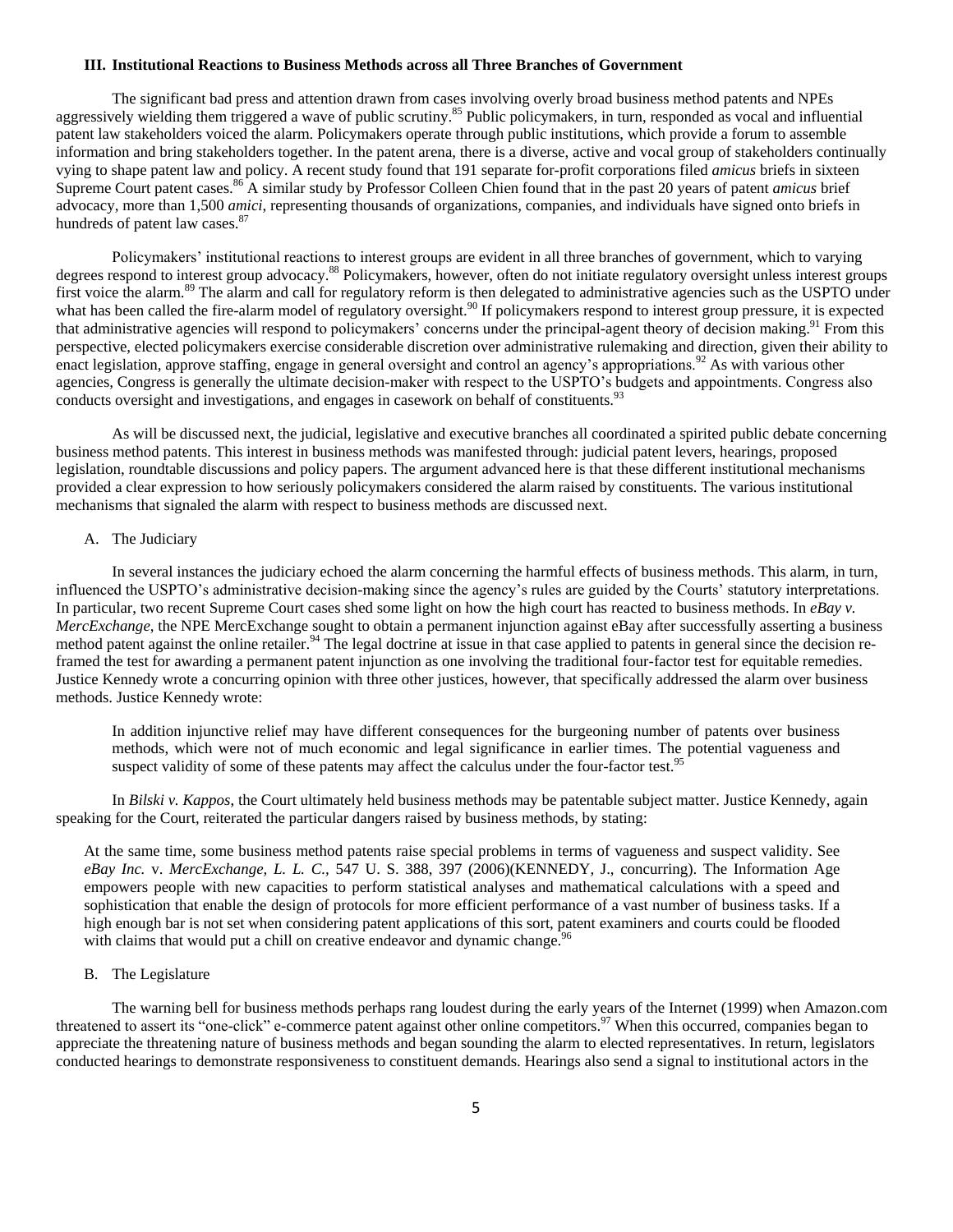other branches of government. As a federal matter, issues related to patents are initially heard in the House Subcommittee on Intellectual Property, Competition, and the Internet and in the Senate Committee on Judiciary.

The House and the Senate periodically hold hearings related to patent law and administration. Since 1995, the House has held 38 separate hearings on items related to patents.<sup>98</sup> The Senate, in turn has held 8 separate patent-related hearings since that date.<sup>99</sup> These hearings at times deal with items specific to certain industries, such as biotechnology, general oversight hearings on USPTO appropriations and administration, and legislative proposals for patent reform.

The first recorded discussion of business method patents in the legislature occurred on March 25, 1999 when the House held an oversight hearing on patent reform. Since then, the transcripts of the various hearings reflect a mention of business methods 20 times in House and 2 times in Senate hearings.<sup>100</sup> Often, the issue of business methods was raised as a factor related to the decline of patent quality indicators due to the difficulties patent examiners faced when searching business method-related prior art. One measure used to assess the elusive concept of patent quality are the rates in which patent application are re-examined or declared invalid in court.<sup>101</sup> Scant evidence, however, was discussed in the legislative hearing that applies any empirical data on these metrics to business methods.<sup>102</sup>

Hand in hand with these hearings, the Legislature introduced bills to address this issue. The first instance of legislation targeting business methods was The American Inventors Protection Act of 1999. This legislation modified the Patent Act to provide what is called the first user defense against business methods. The Act provides a defense to a charge of infringement of a patent on a "method of doing or conducting business" if the accused infringer in good faith reduced the method to practice at least one year before the patent was filed, and commercialized the method in the U.S. any time before the patent filing date.<sup>103</sup> This legislation was passed in response to the alarm raised by what was perceived as the low quality of business method patents.

Additional proposals to target business methods were found in The Business Methods Improvement Act of 2001.<sup>104</sup> This Act was introduced to address concerns in the Legislature that the patenting of abstract ideas and weak patents were crippling innovation.<sup>105</sup> The Act would have exclusively targeted the obviousness standards related to business methods by requiring that:

A business method invention shall be presumed obvious under this section if the only significant difference between the combined teachings of the prior art and the claimed invention is that the claimed invention is appropriate for use with a computer technology, unless the application of the computer technology is novel; or the computer technology is novel and not the subject of another patent or patent application...<sup>106</sup>

The intended effect of this language would be to prevent applicants from receiving business method patents for innovations that were novel simply because they were implemented with a computer.

### C. The Executive Branch

Various agencies within the Executive branch of government raised the alarm concerning business methods. The first and most obvious agency to look for alarm signals is the USPTO. In March 2000, in response to the alarm over business methods, the USPTO launched a Business Method Patent Initiative, which included industry outreach and quality programs.<sup>107</sup> The industry outreach included a series of roundtable meeting with stakeholders on issues related to business methods. At the first roundtable, a topic for consideration was whether computer-implemented business method patents encouraged or curbed growth in innovation?<sup>108</sup> Since March, 2000 the USPTO has held yearly business method patent roundtables to discuss topics related to business methods.

Roundtables on business methods have also been conducted by the U.S. Federal Reserve Banks of Chicago and Atlanta. For example, in April 2003 the Federal Reserve Bank of Atlanta invited academics and practitioners to discuss the effects of business method patents on the financial services industry. The conference announcement posed the following questions for consideration:

What are the implications of these developments for the evolution and structure of the financial services industry? How will they affect business strategy? Will the granting of business methods patents stifle product and service innovation or will it promote a vibrant industry? How has the U.S. Patent Office approached the questions of whether certain business methods are or are not eligible for patent protection?<sup>109</sup>

In addition to hearings and roundtables, various departments within the Executive branch issued policy papers that highlight the dangers of business methods. For example, in July, 2009 The USPTO prepared a Business Methods White Paper that mentions some of the unique challenges related to examining business methods. The USPTO white paper states that: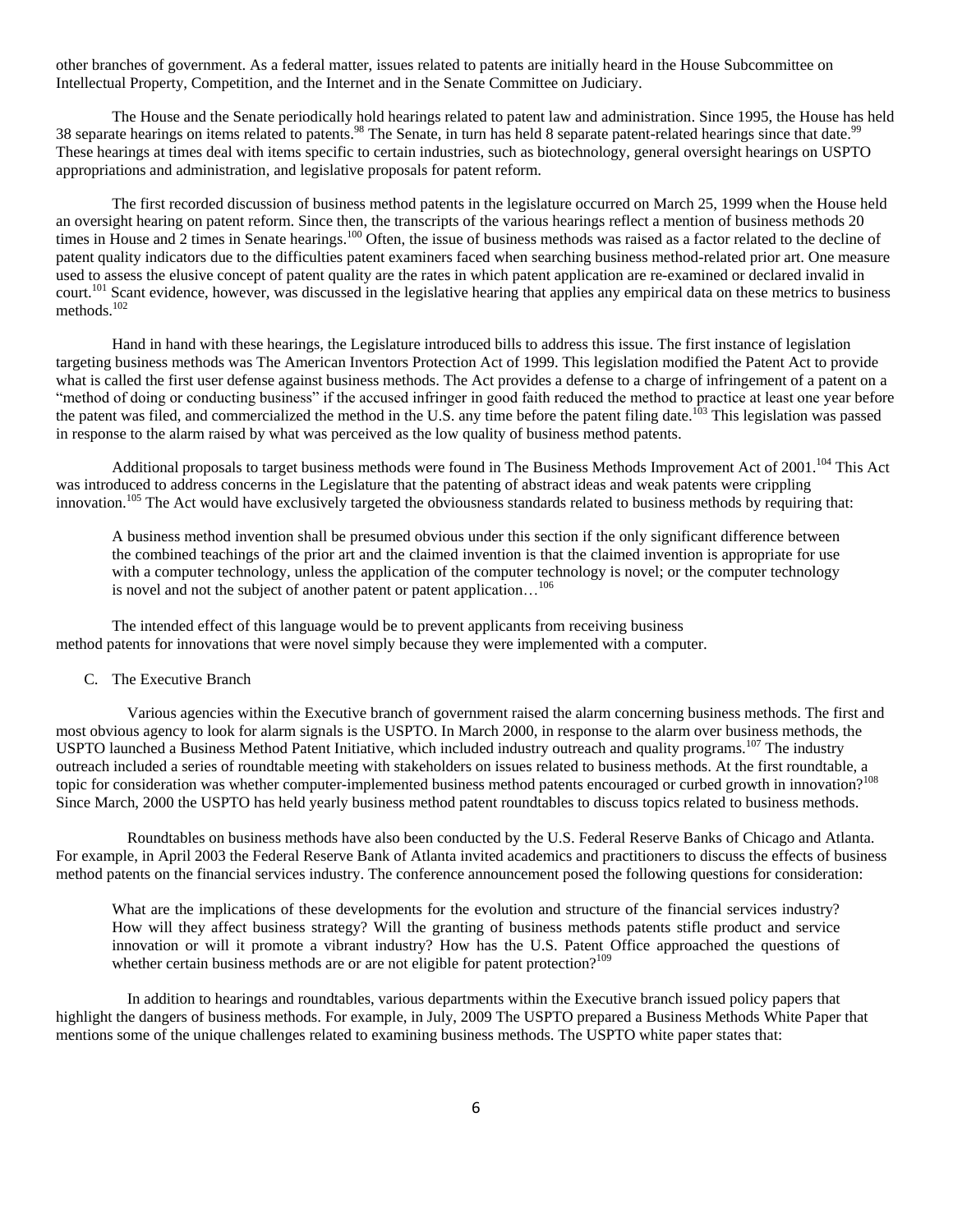Patent examining in Class 705 is filled with challenges. This class contains diverse business topics (e.g. insurance and inventory systems). Prior art references can be found in many diverse sources (e.g. an Internet web site, a sales brochure, or a 120-year-old textbook). There is poor tabulation of all the available references for a particular topic (e.g. not all the insurance prior art is found in one location). $110$ 

The Federal Trade Commission is another prominent administrative body that has been critical of business methods. In October, 2003 The FTC published a report that has been cited by top policymakers, including the U.S. Supreme Court and legislators. In the report, "To Promote Innovation: The Proper Balance of Competition and Patent Law and Policy", the FTC praised the USPTO"s use of additional levels of review for business methods, reiterated the view that business methods had traditionally been exempted from patentability,<sup>111</sup> and discussed the difficulty locating adequate business method prior art.<sup>112</sup>

In 2004, The National Academy of Science published a comprehensive analysis of the patent system called "A *Patent* System for the 21st Century". In that report, the Academy stated how it is "concerned about trends in the application of the obviousness standard to business method and genetic sequence inventions."<sup>113</sup> They also responded to Allison and Tiller's<sup>114</sup> work which suggested that business method quality indicators failed to show any cause for alarm. In response to that work, they questioned whether: "[t]he body of nonpatented prior art in the area of business methods is so large or diverse that examiners are still missing a good share of it? Does the examination process overlook some business methods that are in common use but not documented in written sources?"<sup>115</sup>

This section has provided evidence of the various fire alarm mechanisms raised within all three branches of government. As will be discussed next, this institutional response generated tangible administrative outcomes within the USPTO. This process, involving norms and rule-making, exemplifies how business methods are in many ways unique, since they received a significant amount of specialized attention by these various actors.<sup>116</sup> Such particularized and coordinated interest across all three branches of government is extraordinary in issues related to patent law. The process highlights how an administrative agency may at times be influenced through external institutional reactions under the fire alarm model of regulatory change.

### **IV. The USPTO's Response to the Fire Alarm: Administrative Patent Levers**

The USPTO promptly developed rules to address the concern over business methods. In particular, the USPTO implemented rules to address the issue of patent quality related to this technology class, given the concerns voiced regarding unduly broad business method patents. On March 29, 2000, the USPTO announced the business method patent initiative, which includes industry outreach and quality programs.<sup>117</sup> The industry outreach programs establish a customer partnership with industry, the convening of a roundtable forum, and an effort to obtain industry feedback on prior art issues.<sup>118</sup> The quality programs provide steps to enhance the technical training of examiners, revise the examination guidelines and expand prior art search activities.<sup>119</sup>

Five business method-specific rules will be discussed next. A remarkable aspect of these rules is that, as administrative patent levers, they target a specific item of patent reform applied within the context of a particular technology class.<sup>120</sup> This exercise of administrative policy is remarkable since the Patent Act is silent regarding any *sui generis* treatment of technology classes. Yet, under the general guise of enhancing patent quality, the following administrative rules were implemented to specifically deal with business methods. The end goal of improving patent quality, however, provides the USPTO with the legitimacy to enact regulations that attain the objective of issuing patents that meet statutory criteria.<sup>121</sup>

The first three administrative patent levers relate to rules pertaining to examination procedures, the last two relate to partnerships with external parties

1. New Examiner Category

In its Business Methods White Paper, the USPTO described a new category of experts specifically retained to help examiners evaluate business method patent applications. These additional experts are called Business Practice Specialists. According to the USPTO, these specialists: "will be pursued from industry to serve as a resource for examiners on common or well known industry practices, terminology, scope and meaning, and industry standards in four basic areas: banking/finance, general e-commerce, insurance, and Internet infrastructure."<sup>122</sup> These experts will assist with training efforts to help examiners stay abreast of the latest developments in the various business method-related fields of art.

#### 2. Mandatory Field Searching.

Examiners evaluating business methods are required under the new rules to search an exhaustive list of patent and non-patent literature to adequately assess the prior art. Under these rules, "examiners perform a mandatory search for all applications in Class 705 to include a classified U.S. patent document search, and a text search of U.S. patent documents, foreign patent documents, and nonpatent literature (NPL). The NPL searches include required search areas mapped/correlated to the U.S. classification system for Class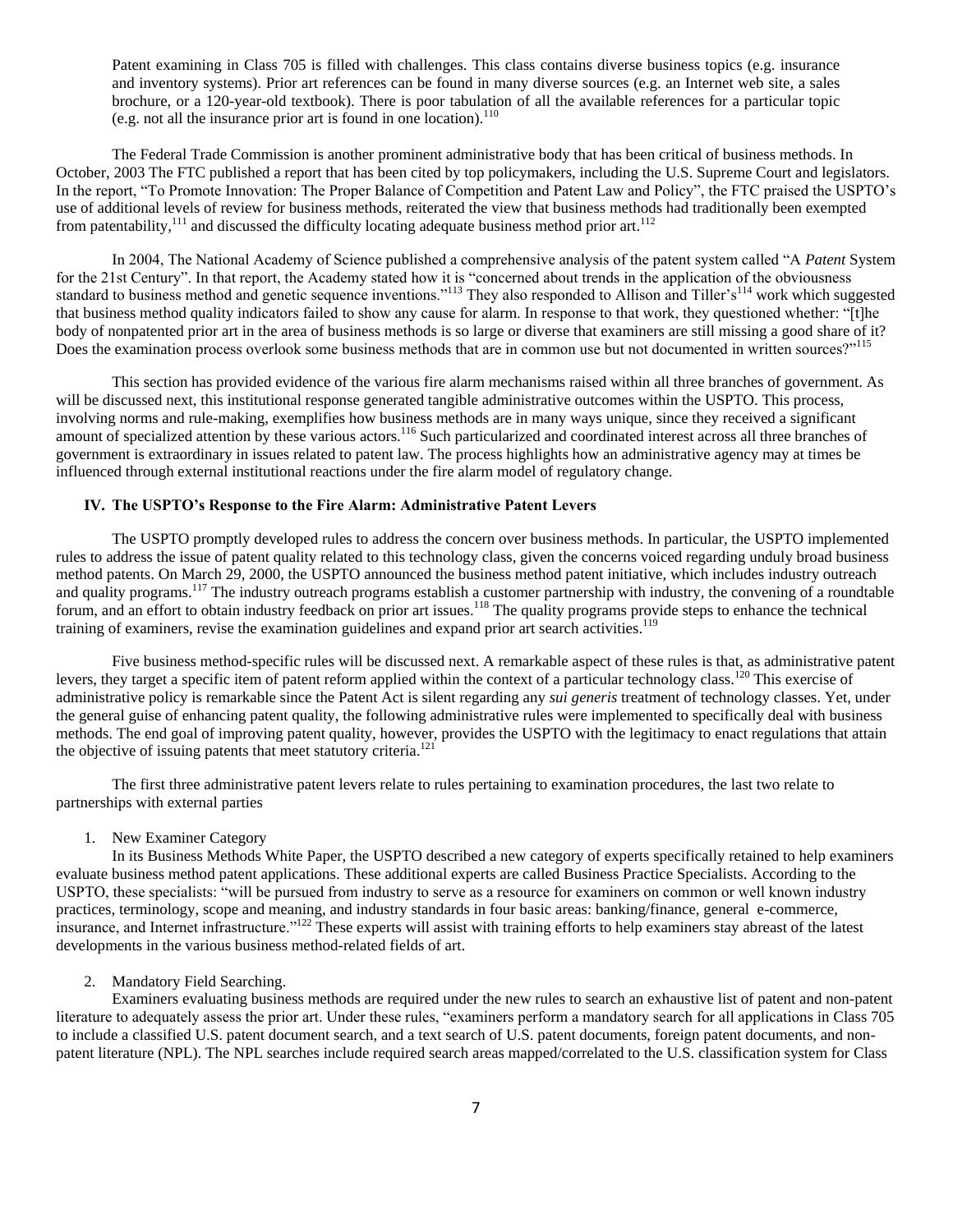705. Included in the list of mandatory references are the following databases, in addition to special topics databases. It is noteworthy that mandatory field searches that are this comprehensive have never been required before for a particular technology class.

3. "Second Pair of Eyes" Review In March 2000,

the USPTO established the "second pair of eyes" review for business method patents in Class 705.<sup>123</sup> As described by the USPTO: "[i]t is a "universal" review of all allowances in Class 705 with each allowance taking about one hour. The purpose of this review is for the reviewer to quickly flag issues that need further consideration by the examiner and/or the examiner's supervisor. The results of the "second pair of eyes" reviews are used to develop training in Class 705." Similarly, the second pair of eyes review is a novel procedure that had never been implemented before during patent examination.

4. Coordination with External Parties to Improve Search Capabilities **Perhaps the most** Perhaps the most unique rulemaking adopted in reaction to the fire alarms concerning business methods include the outreach efforts with external parties. A new rule developed by the USPTO seeks input from external parties to augment its non-patent literature (NPL) prior art databases. The following are two separate statements made by two high ranking Patent Office officials during congressional testimony:

"[W]e continue working with private parties to expand examiners' access to non-patent literature. For example, last year we held hearings in San Francisco and here in Washington on this very matter. I am pleased that, as a result of these efforts, organizations such as the Securities Industry Association have come forward to help our office expand access to state of the art information in their areas."<sup>124</sup>

"As part of our on-going Business Methods Patent Initiative, since August 2000 we have tripled the number of customer partnerships (from 10 to 31) with the patent community and the software, Internet and electronic commerce industries."<sup>125</sup>

This level of coordination with external parties to expand the level of prior art knowledge is in many ways singular to the business methods technology class.

# 5. Peer-to-patent

The peer-to-patent project was an effort undertaken by the USPTO in June 2007 to open up the application review process to external reviewers who may submit relevant prior art to an examiner.<sup>126</sup> Originally, this limited pilot project was undertaken to examine software patents, but shortly after its announcement business methods were added to its scope.<sup>127</sup> As stated by the USPTO: "This pilot will test whether such collaboration can effectively locate prior art that might not otherwise be located by the Office during the typical examination process.<sup>128</sup>

The project has been conducted on a purely voluntary basis, with patent applicants choosing to opt into the peer-to-patent review process. In exchange for volunteering, the applicant would receive an expedited review process and in theory a more robust examination that might yield a higher quality issued patent. Although the USPTO participated in the project, it was conducted in collaboration with the Community Patent Review Project of the Institute for Information Law and Policy at New York Law School. The USPTO, however, took effort to state its independence from the project in a disclaimer.<sup>129</sup>

In the second anniversary report of the peer-to-patent project, it was stated that a total of 187 patent applications had been reviewed as of May 2009.<sup>130</sup> The USPTO has deemed the initial two year pilot program a success and agreed to continue the project. The extended period for receiving peer-to-patent submissions into accepted applications will now end on February 3, 2012, or eighteen  $(18)$  weeks after the latest date on which an application is accepted into the program, whichever occurs last.<sup>131</sup> This new program will also be expanded to include "Life Sciences, Telecommunications, and Computer Hardware, and by significantly increasing the total number of applications that may be accepted into the pilot."<sup>132</sup>

## **V. Administrative Law Implications**

Administrative business method patent levers represent a coordinated policy at the USPTO to target a particular technology class with the goals of improving patent quality during the examination phase. As an administrative agency, the USPTO routinely enacts rules to further its statutorily delegated responsibilities. Recent rules have been promulgated to deal with the backlog of patent applications, for example, rules related to patent continuations.<sup>133</sup> Unlike other agencies, however, the USPTO lacks substantive rulemaking authority. The CAFC stated: "As we have previously held, the broadest of the PTO's rulemaking powers-- 35 U.S.C. § 6(a)--authorizes the Commissioner to promulgate regulations directed only to "the conduct of proceedings in the [PTO]"; it does not grant the Commissioner the authority to issue substantive rules."<sup>134</sup>

Section 6(a) referred to by the CAFC in the *Merck* case was the predecessor to Section 2(b)2 of the current Patent Act. Section 2(b)2 gives the USPTO the authority to: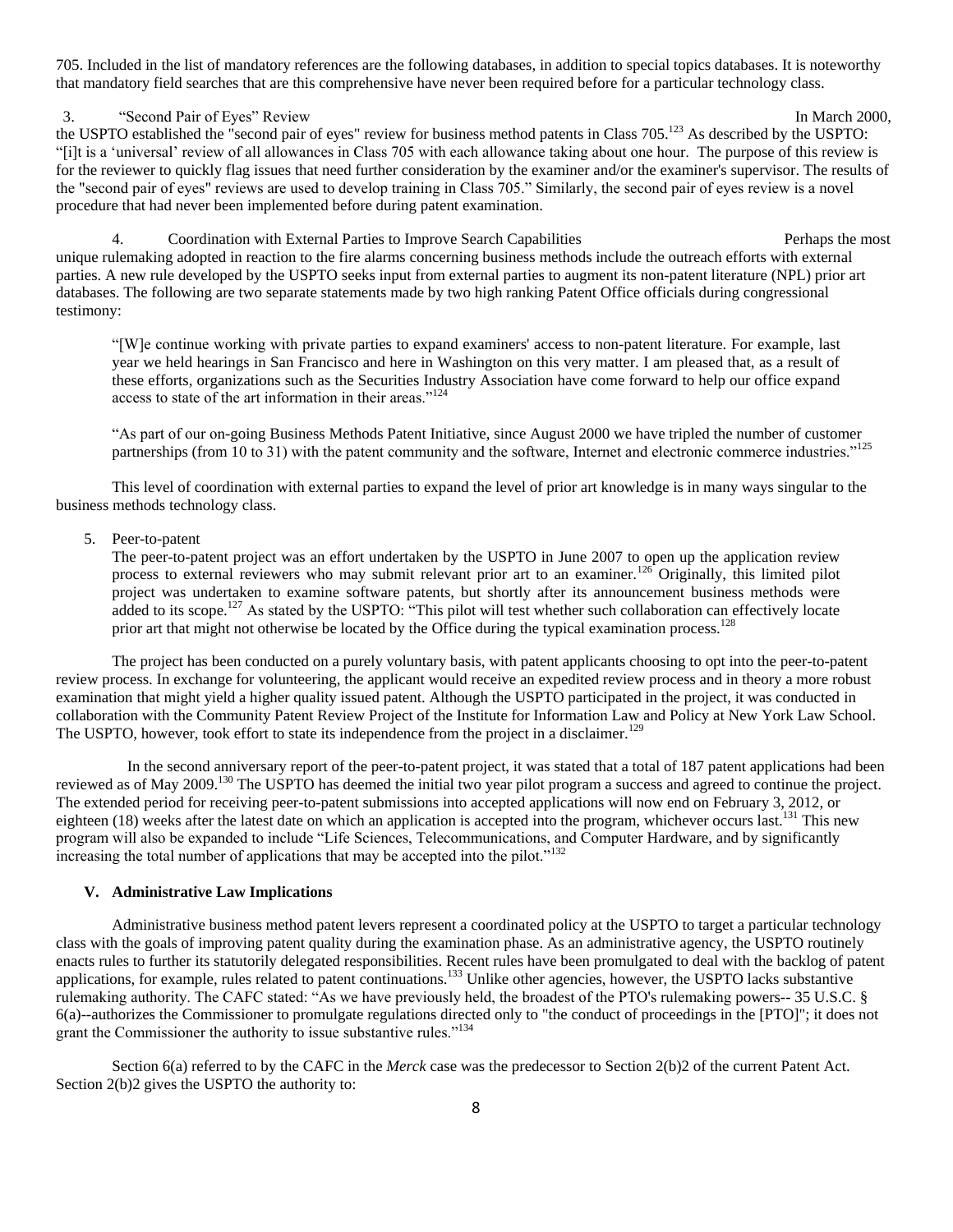establish regulations, not inconsistent with law, which . . . (A) shall govern the conduct of proceedings in the office; . . . (C) shall facilitate and expedite the processing of patent applications, particularly those which can be filed, stored, processed, searched, and retrieved electronically . . . (D) may govern the recognition and conduct of agents, attorneys, or other persons representing applicants or other parties before the Office . . .<sup>1</sup>

Given this statutory provision, the Courts have consistently held that the USPTO lacks the administrative authority to implement substantive rules. A rule is "substantive" when it "effects a change in existing law or policy" which "affects individual rights and obligations." To be "substantive", a rule must also be promulgated pursuant "'to statutory authority . . . and implement the statute."<sup>136</sup> The CAFC has endorsed the D.C. Circuit's view that substantive rulemaking "encodes a substantive value judgment or puts a stamp of approval or disapproval on a given type of behavior."<sup>137</sup> As scholars and the courts recognize, however, procedural rules at times combine elements of procedure and substance.<sup>138</sup> As stated by Professor Arti Rai, "substance and procedure exist on a spectrum."<sup>139</sup>

In the recent *Tafas* case, the CAFC determined the framework for determining whether rules implemented by the USPTO went beyond the USPTO"s delegated authority under 35 U.S.C §2(b)2. The Court in *Tafas* took a broad view towards USPTO rulemaking and authority.<sup>140</sup> Yet, even under *Tafas*, any rules implemented by the USPTO must be initially evaluated under a procedural vs. substantive framework.<sup>141</sup> Under the Patent Act, substantive rules are beyond the USPTO's authority and therefore unlawful. Procedural rules that have substantive implications may be lawful so long as they do not contravene the Patent Act, or existing judicial patent doctrine.<sup>142</sup> Under *Tafas*, however, any challenges to rules that are deemed procedural are analyzed applying the established *Chevron* deference to rulemaking.<sup>143</sup> When the court applies the *Chevron* deference, the Court frames the administrative authority issue in the following manner: "[I]f the statute is silent or ambiguous with respect to the specific issue, the question for the court is whether the agency's answer is based on a permissible construction of the statute."<sup>144</sup>

Under this framework, it is important to ask whether any of the rules implemented by the USPTO concerning business methods, implemented in response to the institutional fire alarms, are lawfully implemented under § 2(b)2 of the Patent Act. The initial inquiry should focus on the text of the Patent Act and the *Tafas* framework to determine whether the business method-related rules are substantive or procedural in nature. A strong argument can be made that the three examination rules<sup>145</sup> are procedural, given that they primarily relate to regulations that govern examination "proceedings in the office."<sup>146</sup> Likewise, the fourth rule related to partnership with external parties, the rule on industry partnerships to expand non-patent prior art databases, is also likely a procedural rule since it is targeted primarily at the examination proceedings in the office with respect to non-patent literature prior art."<sup>147</sup> Given the *Chevron* deference that would apply to the first four procedural rules, a reviewing court would likely hold that the Patent Act is silent or ambiguous regarding these procedures, and that the rules are based on a permissible construction of the statute.

The final rule on peer-to-patent appears to be more problematic since it requires the applicant to waive 37 C.F.R. 1.99(d), which requires that a third party's prior art "submission under this section shall not include any explanation of the patents or publications, or any other information."<sup>148</sup> Peer-to-patent would likely be upheld, however, since the USPTO asserts its authority to enact peer-to-patent under 35 U.S.C. § 2(b)(11). That provision provides that the USPTO "may conduct programs, studies, or exchanges of items or services regarding domestic and international intellectual property law and the effectiveness of intellectual property protection domestically and throughout the world," and 15 U.S.C. § 1525, which provides that the USPTO "may engage in joint projects, or perform services, on matters of mutual interest, the cost of which shall be apportioned equitably."<sup>149</sup>

Having established authority to engage in peer-to-patent from the statute, the next step would be to apply *Chevron* deference to the rules implementing this program. From the outset, it appears that the peer-to-patent program complies with the provisions of Patent Act concerning third party objections and submissions of prior art. 35 U.S.C. §122 (c) states:

The Director shall establish appropriate procedures to ensure that no protest or other form of pre-issuance opposition to the grant of a patent on an application may be initiated after publication of the application without the express written consent of the applicant.

In fact, the USPTO only accepts volunteers to participate in this limited pilot program. Further, consent is required from volunteers who participate.<sup>150</sup> The consent form requires the applicant to allow third parties to submit prior art references that detail the basis of opposition to the application.<sup>151</sup>

Although all of the business method patent levers may, on their face, be procedurally valid and subject to *Chevron* deference, there is still the possibility that they substantively deprive patent applicants of their rights. For instance, the court in *Tafas* adopted the D.C. Circuit's test for assessing permissible procedural rulemaking as elaborated in *JEM*. Under that analysis, an acceptable procedural rule may "alter the manner in which the parties present themselves or their viewpoints to the agency." In *Tafas*, the Court upheld this principle to patent continuation rules by stating that the challenged rules were procedural since they may "alter the manner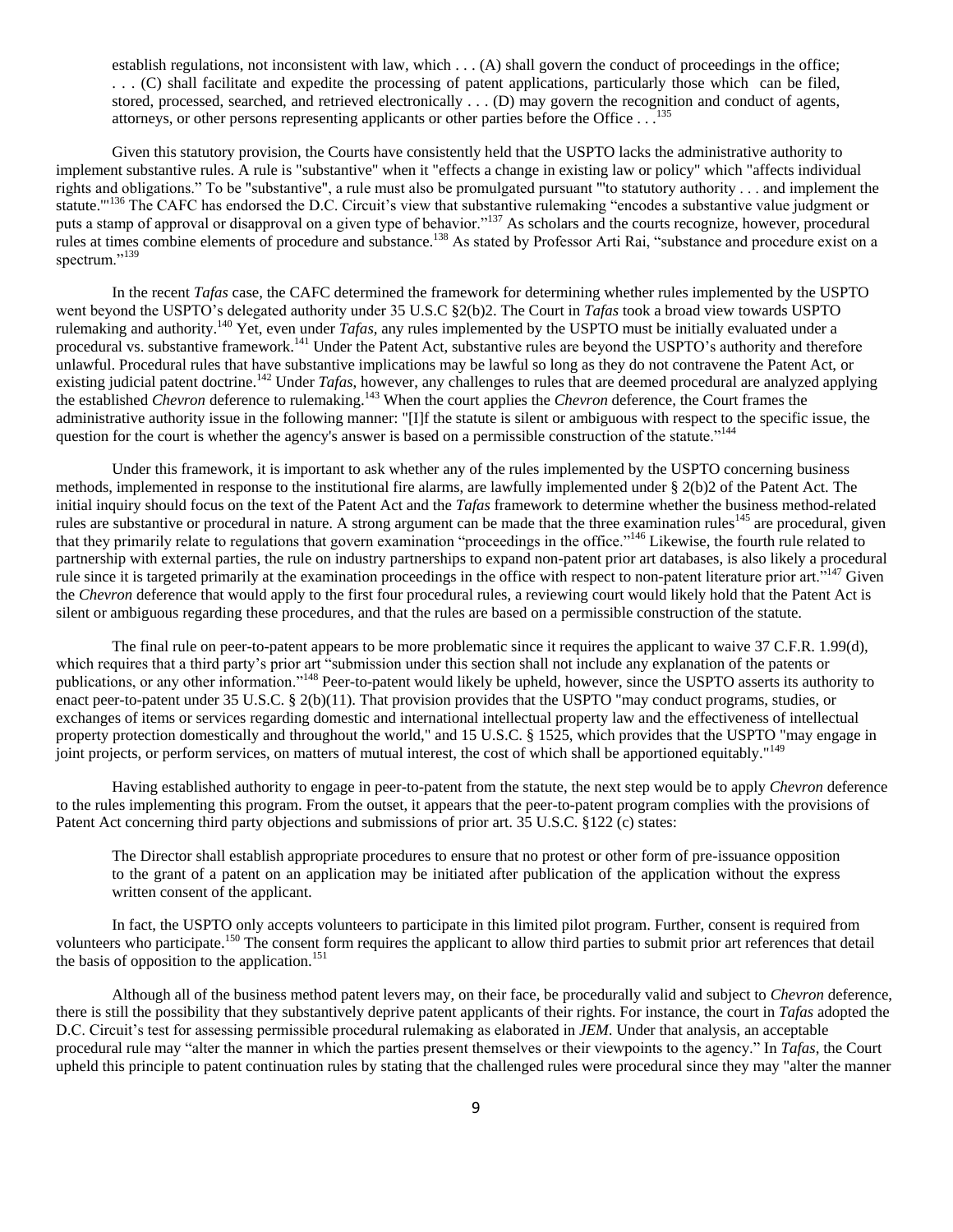in which the parties present . . . their viewpoints" to the USPTO, but they do not, on their face, "foreclose effective opportunity" to present patent applications for examination."<sup>152</sup> Later in the opinion, the Court also stated that:

While the text of the rules sets forth a facially reasonable procedural requirement,  $<sup>5</sup>$  we are mindful of the possibility</sup> that the USPTO may in some cases attempt to apply the rules in a way that makes compliance essentially impossible and substantively deprives applicants of their rights. In such cases, judicial review will be available under *5 U.S.C. § 706*. 153

If the business method patent levers were found to "foreclose effective opportunity" for business method applicants to obtain substantive patent rights, the rules might be challenged. To the extent that these rules might foreclose effective opportunity" to obtain substantive patent rights, the principal issue that may conceivably present a challenge is the long pendency rates that plague this technology class. One practitioner states that the acting Commissioner of Patents stated that the backlog for business methods is ten years.<sup>154</sup> In essence, it takes the average business method patent ten years to issue. This means that the statutory lifetime of the patent is cut in half due to the examinations process. Procedural rules pertaining to examination proceedings within the USPTO that generate such long patent delays may raise a substantive rights issue. If the effects of the rules are to increase patent pendency in this technology class, a court may find that the effects of these rules have an impact that contravenes the Patent Act. First, rules that unintentionally delay patenting may be contrary to the plain meaning of the statute which charges the Patent Office with issuing patents with a fixed lifetime that begins to deplete at the time of application. Also, a *sui generis* pendency effect due to rules that target a particular technology class may be rendered an impermissible construction of the statute, and a matter best reserved for the legislature to address in revisions to the statute itself.<sup>155</sup>

#### **VI. Conclusion**

l

This article describes the process that led to the creation of administrative patent levers related to business method patent rule-making. In particular, policymakers in all three branches of government reacted strongly to the dangers posed by business methods. This institutional attention led to a series of rules at the USPTO to manage the quality of business method patent examination practices. This behavior is explained under the fire alarm theory of regulatory change, and the principal-agent theory of administrative decision-making, whereby an administrative agency responds to external institutional pressures and actors.

The business method patent levers allowed the USPTO to follow the lead of important institutional actors and to address the perceived harms of business methods. This was achieved by improving the quality of examination with respect to prior art. The various rules are analyzed and determined to be allowed under established administrative law doctrine. The issue of pendency for business methods, however, may present a challenge if administrative patent rules in some manner contribute to the lengthy pendency rates that currently plague this area of patenting, since a substantive rights challenge may be brought that attributes the lengthy delay to administrative rule-making.

<sup>4</sup> There have been multiple instances where the legislature failed to institute patent reforms. *See* The Patent Reform Act of 2007 (H.R. 1908 and S.1145). Passed by the House on 9/7/2007. *See* Carl E. Gulbrandsen et al., *Patent Reform Should Not Leave Innovation Behind*, 8 J. MARSHALL REV. INTELL. PROP. L. 328 (2009) (describing the many congressional bills that have been proposed).

5 *See* David Orozco & James G. Conley, *Friends of the Court: Using Amicus Briefs to Identify Corporate Advocacy Positions in Supreme Court Patent Litigation*, 2011 U. Ill. J.L. Tech. & Pol'y 107 (2011) (discussing how patent law is viewed differently by corporations with differing attributes such as size and patent capabilities).

<sup>6</sup> U.S. Representative Bob Goodlatte, Opening Statement from the Chairman of the Subcommittee on Intellectual Property, Competition, and the Internet, Committee on the Judiciary, U.S. House of Representatives, at 1, (March 10, 2011).

<sup>1</sup> *See, e.g*. Edward Wyatt, *Senators to Debate Patent Bill*, NEW YORK TIMES, Feb. 27, 2011, *available at*: http://www.nytimes.com/2011/02/28/business/28patent.html

 $2$  The Senate approved the America Invents Act, S. 23, 112th Cong. (2011), by a vote of 95 to five; H.R. 1249 112th Cong. (2011), the America Invents Act, however, is pending a vote in house.

<sup>3</sup> U.S. Senator Chris Coons, Statement after voting on proposed Senate bill (March 7, 2011), *available at* http://coons.senate.gov/newsroom/releases/release/senator-coons-statement-on-successful-cloture-vote-on-the-america-invents-act

<sup>7</sup> *See*, *e.g*. In re Seagate Technology, 497 F.3d 1360 (Fed. Cir. 2007) (increasing the standard of proof necessary to establish willful infringement); eBay v. MercExchange, 547 U.S. 388 (2006) (increasing uncertainty for patentees to obtain a permanent patent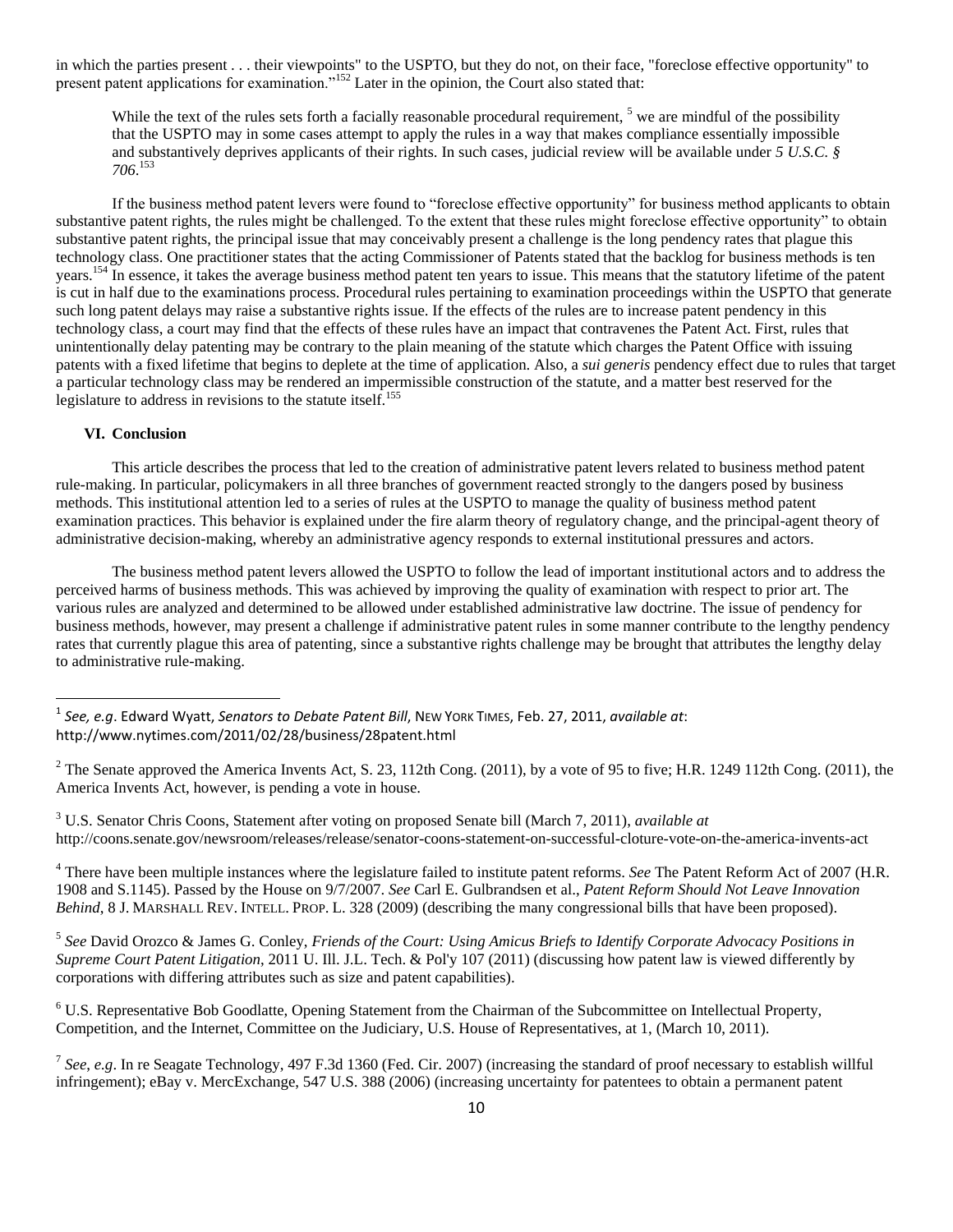injunction); Bilski v. Kappos, 130 S. Ct. 3218 (2010) (holding that business methods are patentable); KSR v. Teleflex, 550 U.S. 398 (2007) (increasing the obviousness standard). Since the Congress had failed to institute general patent reform, some scholars argued that the courts were the last viable option to substantially re-tailor the patent laws in light of the advancing technological changes in the economy, which require a more flexible, principles-based approach to patent doctrine. *See* Dan L. Burk and Mark A. *Lemley*, Policy *Levers* in *Patent* Law, 89 VA. L. REV. 1575 (2003).

<sup>8</sup> The USPTO has described its workload crisis in the following manner: "Today, the United States Patent and Trademark Office (USPTO) is under siege. Patent application filings have increased dramatically throughout the world."

" USPTO, The 21st Century Strategic Plan, February 3, 2003, available at:

http://www.uspto.gov/web/offices/com/strat21/stratplan\_03feb2003.pdf (last accessed May 30, 2011). *Cf.* Mark A. Lemley, *Rational Ignorance at the Patent Office*, 95 NW. U. L. REV. 1495 (2001) (arguing that devoting resources to strengthen the patent examination process at the USPTO would be inefficient).

9 *See infra* discussion in Section II.

 $\overline{a}$ 

<sup>10</sup> This labeling borrows from Professor Dan Burk and Mark Lemley's conception of judicial patent levers. *See* Burk and Lemley, *supra* note 7 (describing how courts can tailor patent law doctrine to reach suitable outcomes depending on the context).

<sup>11</sup> *See How an Improved U.S. Patent and Trademark Office can Create Jobs*, *Hearing Before the U.S. House Subcommittee on Intellectual Property, Competition, and the Internet*, 112th Cong. 72 (2011) (statement of Robert J. Shapiro).

 $12$  Amazon's one-click patent claimed the idea that a browser-enabled command to buy a certain item online will carry information about the purchaser"s identity by sending the server a "cookie", or a kind of ID code that the browser received previously from the same server. *See*, Free Software Foundation, Why We Boycott Amazon, *available at*: http://www.gnu.org/philosophy/amazon.html

<sup>13</sup> Amazon.com v. Barnesandnoble.com, 73 F. Supp. 2d 1228 (W.D. Wash. 1999), vacated, 239 F.3d 1343 (Fed. Cir. 2001).

<sup>14</sup> U.S. Patent No. 7,024,381 (filed May 14, 2003).

<sup>15</sup> *Blockbuster, Netflix Settle Patent Dispute*, REUTERS, June 27, 2007, *available at*: http://www.reuters.com/article/2007/06/27/usblockbuster-netflix-idUSWEN901620070627 . Blockbuster has since filed for bankruptcy.

<sup>16</sup> Other highly visible cases raised an alarm over the breadth of business methods. The popular online auction site Priceline.com, for example, asserted its patent on reverse online auctions. *See* Priceline.com v. Expedia, Civil Action 99-CV-1991, D. Conn. (1999).

<sup>17</sup> *See* Robert P. Merges, *As Many as Six Impossible Patents Before Breakfast: Property Rights for Business Concepts and Patent System Reform*, 14 BERKELEY TECH. L.J. 577 (1999); Wade M. Chumney, David Baumer & Roby B. Sawyers, *Patents Gone Wild: An Ethical Examination and Legal Analysis of Tax-Related and Tax Strategy Patents*, 46 AM. BUS. L.J. 3 (2009); Robert E. Thomas, *Vanquishing Copyright Pirates and Patent Trolls: The Divergent Evolution of Copyright and Patent Laws*, 43 AM. BUS. L.J. 689-739 (2006).

<sup>18</sup> Jacqui Cheng, *Amazon's 1-Click Patent Picked Apart by U.S. Patent Office*, ARS TECHNICA, *available at*: http://arstechnica.com/old/content/2007/10/amazons-1-click-patent-picked-apart-by-us-patent-office.ars

<sup>19</sup> *See* Thomas, *supra* note 17.

<sup>20</sup> See Arti Rai, *Addressing the Patent Gold Rush: The Role of Deference to PTO Patent Denials*, 2 WASH. U. J. L. & POL'Y 200, 202-212 (2000) (discussing how the CAFC"s reversal of the USPTO"s denial of biotechnology and computer-related patents led to a sharp rise in patent filings).

<sup>21</sup> *See* Samuel Kortum and Josh Lerner, *Stronger Protection or Technological Revolution: What Is Behind the Recent Surge in Patenting?*, Carnegie-Rochester Series on Public Policy, 48, 247-304 (1998).

<sup>22</sup> *See* Mark A. Lemley and Carl Shapiro, *Patent Holdup and Royalty Stacking*, 85 TEX. L. REV. (2007).

<sup>23</sup> Burk and Lemley, *supra* note 7.

<sup>24</sup> eBay v. Mercexchange, *supra* note 7.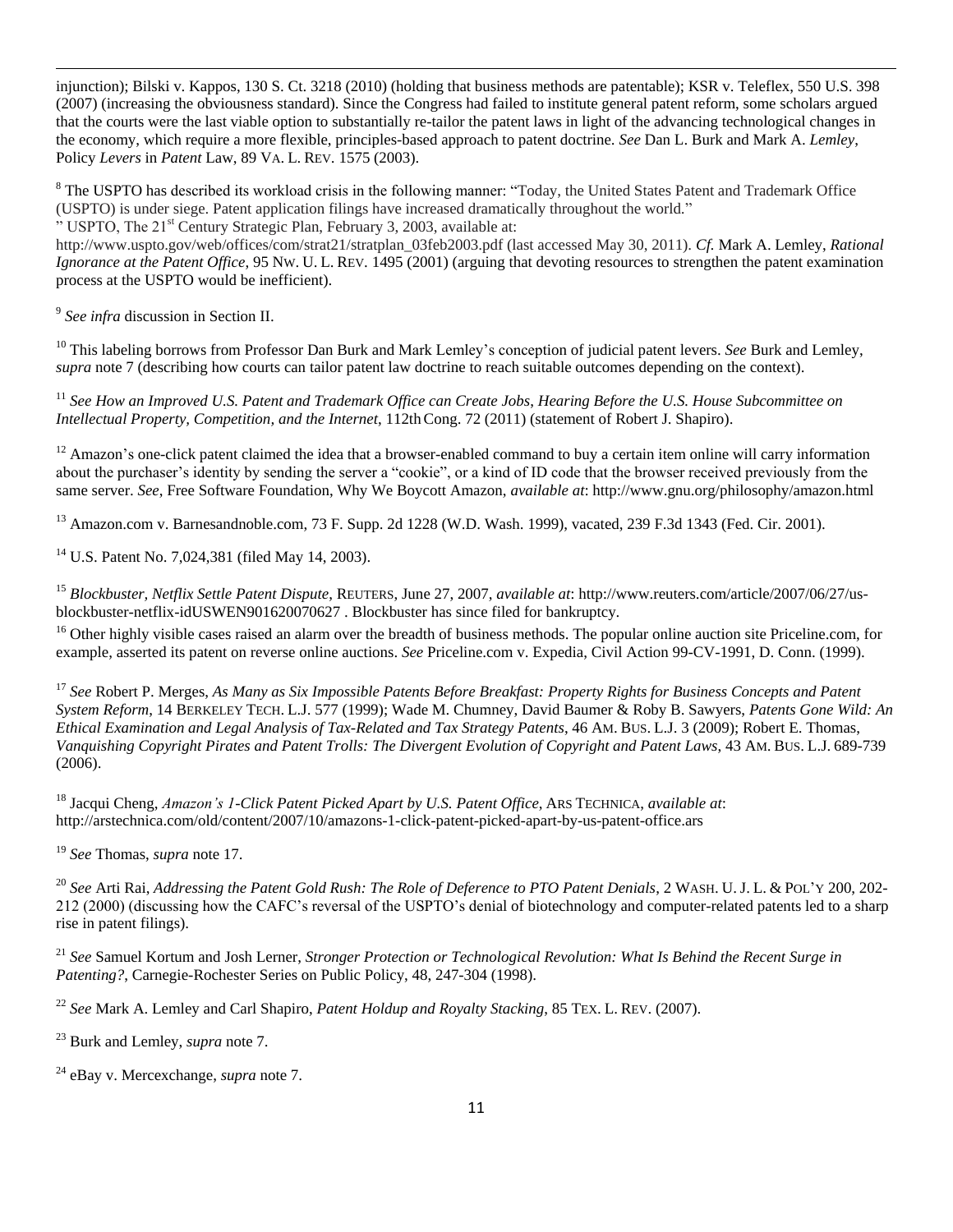$\overline{a}$ <sup>25</sup> KSR v. Teleflex, *supra* note 7.

<sup>26</sup> Bilksi v. Kappos, *supra* note 7.

<sup>27</sup> *See* Arti Rai, *Building a Better Innovation System: Combining Facially Neutral Patent Standards with Therapetucs Regulation*, 45 HOUS. L. REV. 1037, 1038-39 (2008).

<sup>28</sup> eBay v. Mercexchange, *supra* note 7.

<sup>29</sup> Burk and Lemley, *supra* note 7.

<sup>30</sup> *See* CORNELIUS M. KERWIN, RULEMKAING – HOW GOVERNMENT AGENCIES WRITE LAW AND MAKE POLICY, 6 (1994). *Cf*. Lemley, *supra* note 8.

<sup>31</sup> *See* Arti Rai, *Growing Pains in the Administrative State: The Patent Office's Troubled Quest for Managerial Control*, 157 U. PA. L. REV. 2051, 2051 – 2081 (2009) .

<sup>32</sup> *See* DOUGLASS C. NORTH, INSTITUTIONS, INSTITUTIONAL CHANGE AND ECONOMIC PERFORMANCE, Cambridge University Press (1990).

<sup>33</sup> 35 U.S.C. §101. The well established exceptions to patentability developed by the U.S. Supreme court are: laws of nature, physical phenomena, and abstract ideas. *See* Diamond v. Chakrabarty, 447 U.S. 303, 309 (1980).

<sup>34</sup> H.R. 1332, 107th Cong. (2001).

 $35$  Id. at §2(f).

36 160 F. 467 (2d Cir. 1908); Thomas R. Makin, *Hotel Checking: You Can Check Out Any Time You Want, But Can You Ever Leave? The Patenting of Business Methods*, 24 COLUM-VLA J.L. & ARTS 93, 94 (Fall 2000) Russell A. Korn, Is Legislation The Answer: An Analysis of the Proposed Legislation for Business Method Patents, 29 Fl State. U. L. Rev., 1367, 1369 (2002).

<sup>37</sup> *See* Parker v. Flook, 437 U.S. 584 (1978) (Holding that mathematical algorithms are not patentable).

<sup>38</sup> *See* Gottschalk v. Benson, 409 U.S. 63 (1972) (The Supreme Court rejected a patent on a computerized method for converting decimal numbers to binary numbers on the grounds that the patent applied an abstract scientific or mathematical principle).

<sup>39</sup> 450 U.S. 175 (1981).

<sup>40</sup> *Id*. (holding, however, that purely abstract ideas remain beyond patentability). *See also* Arrythmia Research Technology, Inc. v. Corazonix Corp., 958 F.2d 1053 (Fed. Cir. 1992) (holding that a mathematical process for detecting and analyzing electrocardiographic signals are patentable).

<sup>41</sup> State St. Bank & Trust Co. v. Signature Financial Fin. Group, Inc., 149 F.3d 1368 (Fed. Cir. 1998), cert denied, 525 U.S. 1093 (1999).

<sup>42</sup> *Id*. at 1375.

<sup>43</sup> *Id*.

<sup>44</sup> *See* John R. Allison and Emerson Tiller, *The Business Patent Myth*, 18 BERKELEY TECH. L.J. (2003).

<sup>45</sup> USPTO Business Methods White Paper, Section II (The USPTO states that: "On January 8, 1889, the era of automated financial/management business data processing method patents was born. United States patents 395,781; 395,782; and 395,783 were granted to inventor-entrepreneur Herman Hollerith on that date"), *available at*: http://www.uspto.gov/web/menu/busmethp/index.html#origins

<sup>46</sup> Merges, *supra* note 17.

<sup>47</sup> Bilski v. Kappos, *supra* note 7.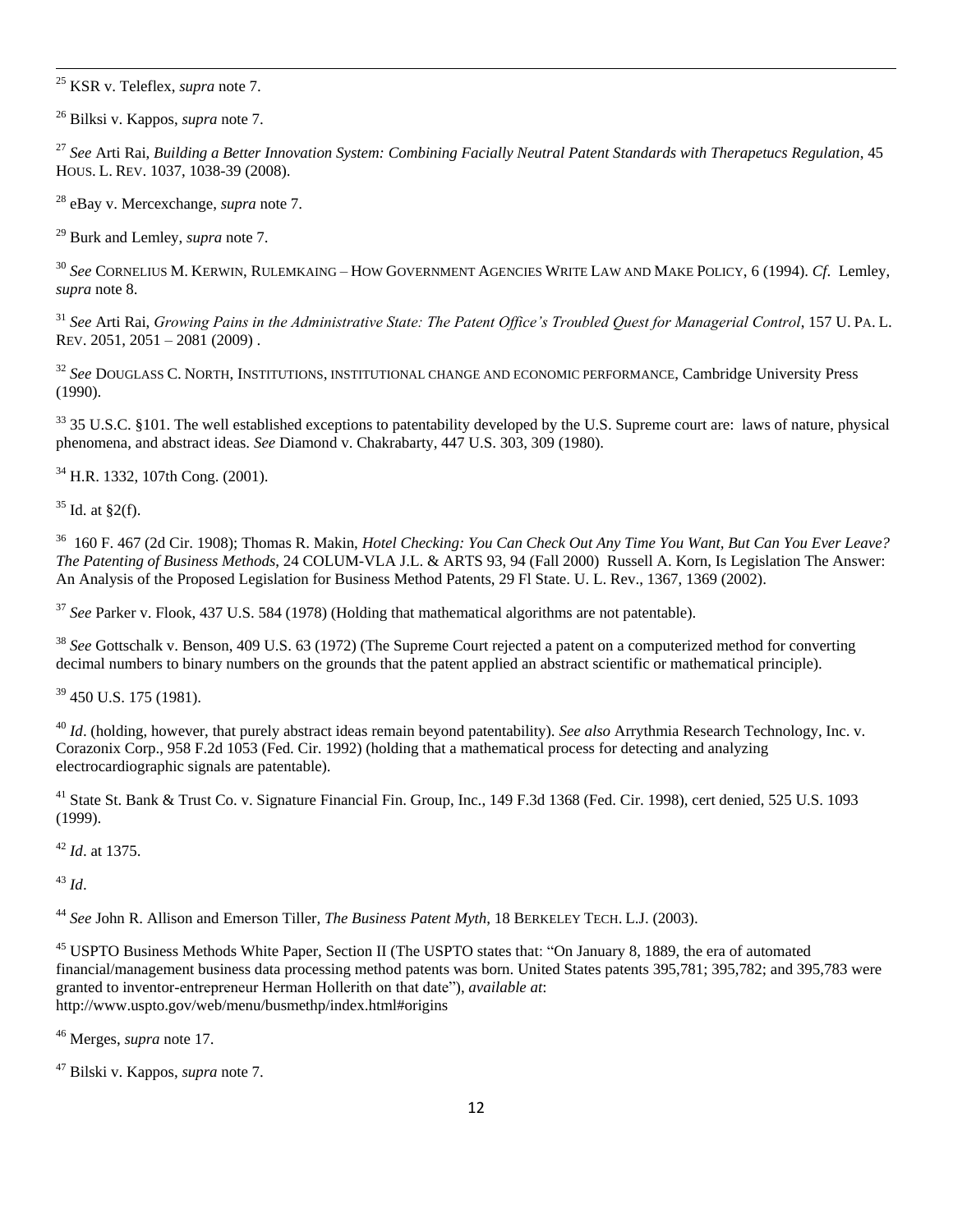$\overline{a}$ <sup>48</sup> *Id*.

<sup>49</sup> Daniel F. Spulber, *Should Business Method Inventions be Patentable?*, J. OF LEGAL ANALYSIS, 6 (forthcoming).

<sup>50</sup> *See e.g.*, U.S. Patent No. 6,088,685.

<sup>51</sup> *See e.g.*, U.S. Patent No. 7,089,201.

<sup>52</sup> *See e.g.*, U.S. Patent No. 6,567,790.

<sup>53</sup> *See e.g.*, U.S. Patent No. 5,960,411.

<sup>54</sup> Korn, *supra* note 36, at 1370; Rai, *supra* note 20, at 211.

 $55$  Korn, supra note 36, at 1370-71.

<sup>56</sup> *Id*.

<sup>57</sup> Proponents of open software also particularly critical of Internet-related business methods, since these patents may block open access to software and technology in general. *See* Lawrence Lessig, *Patent Problems*, THE STANDARD, (Jan. 21, 2000), *available at*: http://www.lessig.org/content/standard/0,1902,8999,00.html (last accessed May 25, 2011).

<sup>58</sup> HENRY CHESBROUGH, OPEN BUSINESS MODELS, xiii, (2006) (discussing how open innovation "means that companies should make greater use of external ideas and technologies in their own business, while letting their unused ideas be used by other companies").

<sup>59</sup> *See generally* JAMES BESSEN & MICHAEL J. MEURER, PATENT FAILURE: HOW JUDGES, BUREAUCRATS, AND LAWYERS PUT INNOVATORS AT RISK 9 (2008) (arguing that vague patent claims in the high tech sector raise costs for the majority of firms); Michael A. Heller and Rebecca S. Eisenberg, *Can patents deter innovation? The anticommons in biomedical research*, SCIENCE (1998). Patents of poor quality also raise transaction costs overall, as parties wastefully litigate, and duplicate the USPTO"s efforts to determine patent validity. *See* John R. Thomas, T*he Responsibility of the Rulemaker: Comparative Approaches to Patent Administration Reform*, 17 BERKELEY TECH. L.J. 727, 731 (2002).

 $60$  The following tactics employed by patent owners go beyond the traditional tactic of using the patent to assert exclusivity.

<sup>61</sup> Richard J. Gilbert & David M.G. Newbery, *Preemptive Patenting and the Persistence of Monopoly*, 72 AM. ECON. REV. 514, 524–25 (1982).

<sup>62</sup> *Id*.

<sup>63</sup> *See* Christine S. Paine, *Brand Name Drug Manufacturers Risk Antitrust Violations By Slowing Generic Production Through Patent Layering*, 33 SETON HALL L. REV. 479, 497–506 (2003).

<sup>64</sup> *See* Mark A. Lemley & Kimberly A. Moore, *Ending Abuse of Patent Continuations*, *84* B.U. L. REV*. 63, 71-83 (2004)* (discussing the problems created by the continuation practice)*.*

<sup>65</sup> *See* MedImmune, Inc. v. Genentech, Inc., 549 U.S. 118 (2007).

<sup>66</sup> Allison and Tiller, *supra* note 44.

 $67$  U.S. Patent No.  $6,088,685$  "Open End Mutual fund Securitization Process".

<sup>68</sup> Allison and Tiller, *supra* note 44. Sources of non-patent literature include items such as trade articles, conference materials, technical papers and theses.

<sup>69</sup> Lemley, *supra* note 8.

 $\frac{70}{10}$  In 2001, Peter Detkin (then assistant general counsel at Intel Corp.) is said to have coined the term "patent troll" to describe firms that acquire patents to extract settlements from companies on dubious infringement claims.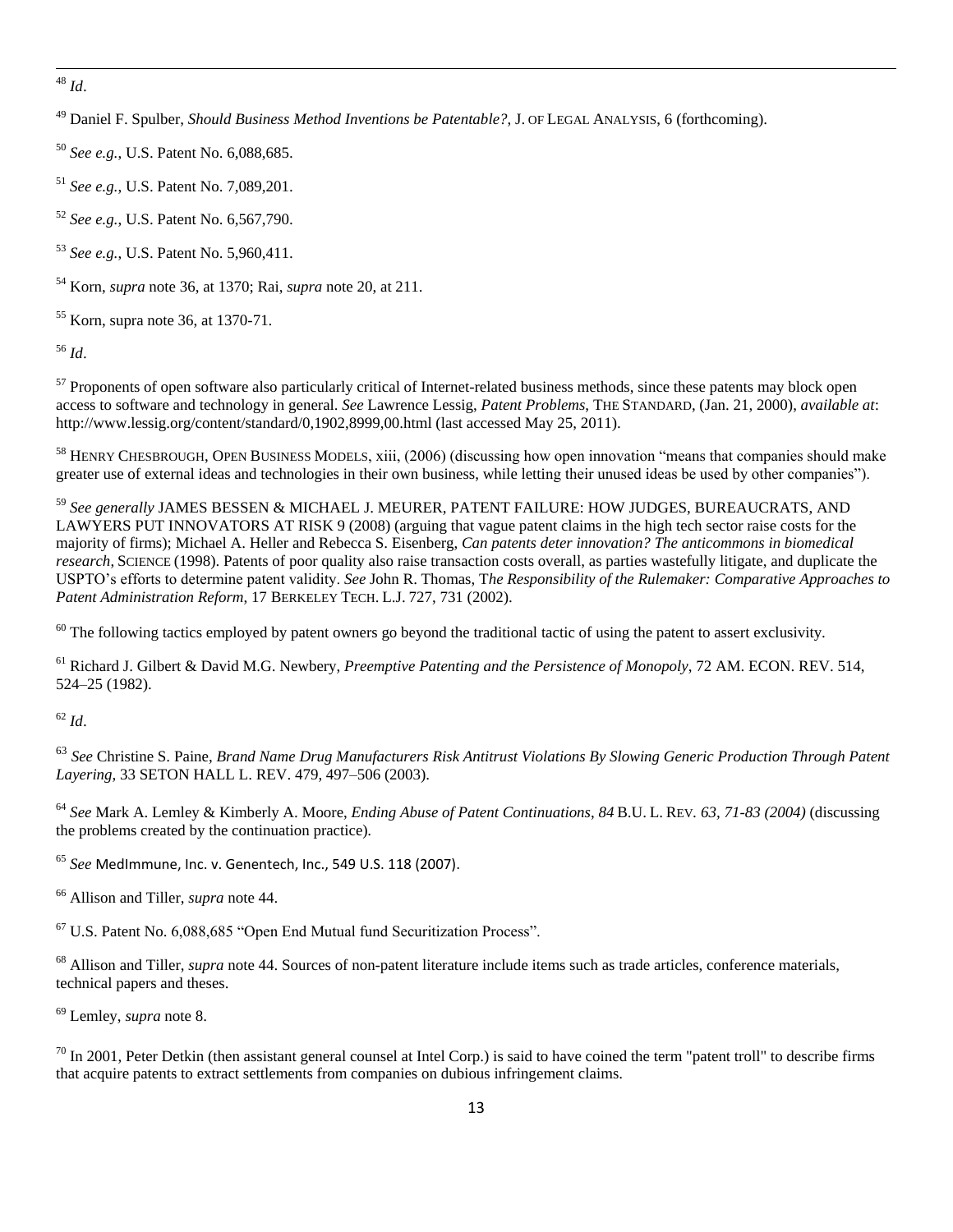*Available at*: https://www.patentfreedom.com/research-lot.html

 RPX Corporation S-1 Registration statement at 2 (2011), *available at*: http://sec.gov/Archives/edgar/data/1509432/000119312511012087/ds1.htm

*See NTP*, Inc. *v*. *Research in Motion*, Ltd., 418 F.3d 1282 (Fed. Cir. 2005).

 *See* Peter C. Grindley & David J. Teece, *Managing Intellectual Capital: Licensing and Cross-Licensing in Semiconductors and Electronics*, 39 CAL. MGMT. REV. 8, 8 (1997).

*See* Orozco and Conley, *supra* note 5.

Lemley and Shapiro, *supra* note 22.

*Id*.

 $\overline{a}$ 

*Eolas* Technologies, Inc. *v*. *Microsoft*, No. 04-1234 (Fed. Cir. March 2, 2005).

This occurred even though the USPTO was going to invalidate many of the patent claims.

 *See* Simson L. Garfinkel, *Patently Absurd*, WIRED, 14, Jul. 1994; James Gleick, *Patently Absurd*, N.Y. TIMES MAG., 44, Mar. 12, 2000; Robert M. Hunt, *You Can Patent That?*, BUSINESS REV., 515, Jan. 1, 2001; *Patently Absurd?: Intellectual Property*, THE ECONOMIST, Jun. 23, 2001.

Allison and Tiller, *supra* note 44.

*Id*.

*Id*.

*See* Garfinkel, *supra* note 80; Gleick, *supra* note 80; Hunt, *supra* note 80.

*Id*.

Orozco and Conley, *supra* note 5.

<sup>87</sup> Colleen V. Chien, Patent Amicus Briefs: What the Courts' Friends Can Teach Us About the Patent System, at 35, available at: http://papers.ssrn.com/sol3/papers.cfm?abstract\_id=1608111

 The fire alarm model of regulatory change was first described by Mathew D. McCubbins and Thomas Schwartz, in *Congressional Oversight Overlooked: Police Patrols versus Fire Alarms*, AM. J. OF POL. SCI. 28: 16-79 (1984).

*Id*.

*Id*.

Kerwin, *supra* note 30, at 220-21.

 Notably, the USPTO has not been given fee setting authority, which according to Professor Rai, is an important concomitant power for an agency with operations that are entirely fee based. Rai, *supra* note 32, at 2056. Under The Patent Act, the UPSPTO may currently keep its fees, however, this decision must be made annually by Congressional appropriators. *See also* 35 U.S.C. §42(e) (2006).

Kerwin, *supra* note 30, at 29.

eBay Inc. v. MercExchange, L.L.C., 547 U.S. 388 (2006).

*Id*.

Bilski v. Kappos, 130 S. Ct. 3218 (2010).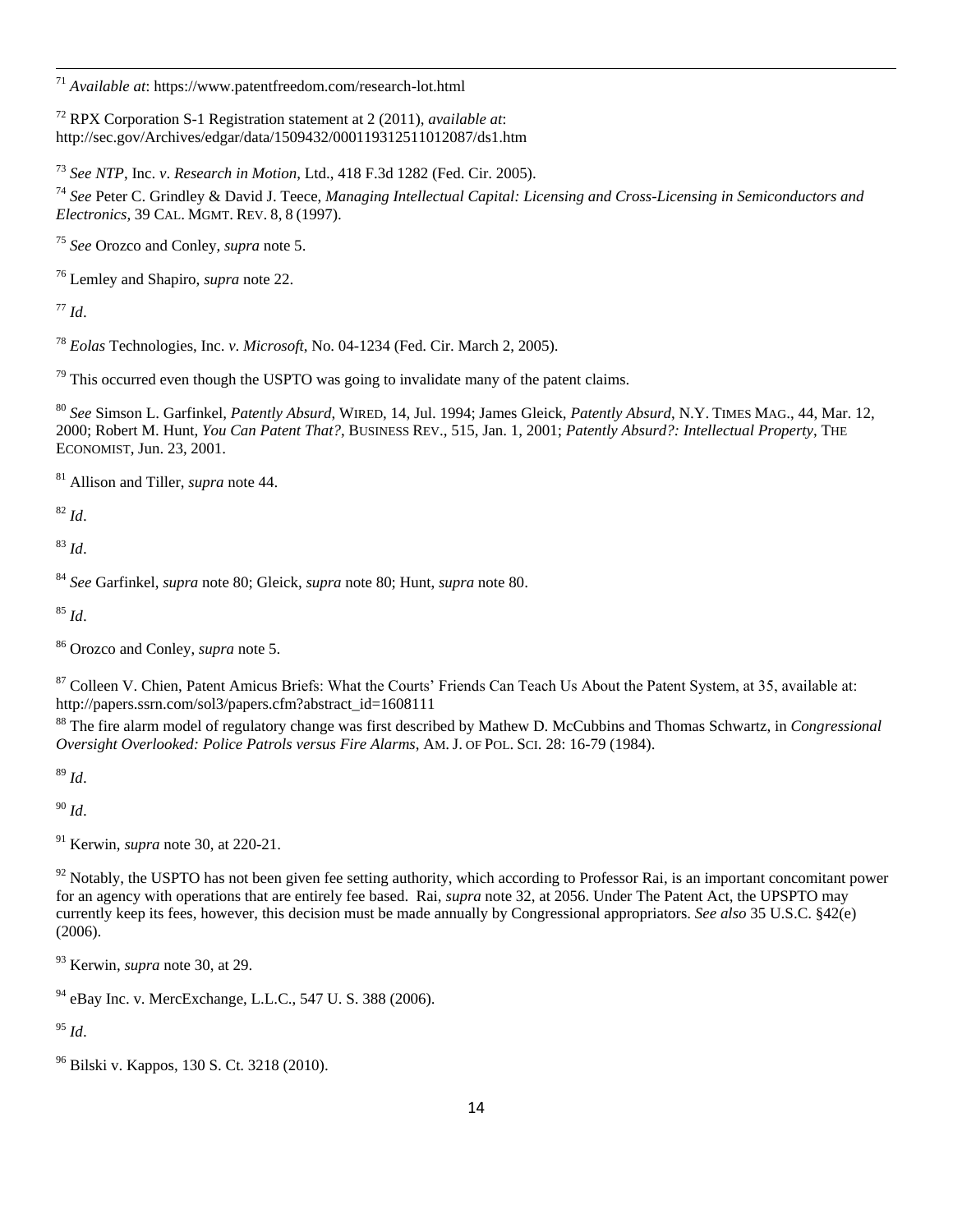$^{97}$  For example, in response to Amazon asserting it one-click business method patent, the Free Software Foundation (FSF) advocated a boycott of Amazon"s services. Free Software Foundation, *Boycott Amazon!*, *available at*: http://www.gnu.org/philosophy/amazon.html ; *See also* Korn, *supra* note 36, at 1372.

This is based on the author's own research of the various hearing transcripts.

*Id*.

 $\overline{a}$ 

<sup>100</sup> Id. This is based on a keyword search for "business method".

*See* USPTO Business Methods White Paper, *available at*: http://www.uspto.gov/web/menu/busmethp/index.html

<sup>102</sup> This supports the position adopted in Allison and Tiller, *supra* note 44, regarding a behavioral bias against business methods.

35 U.S.C. § 273 (1999).

H.R. 1332, 107th Cong. (2001).

Korn, *supra* note 36, at 1376.

H.R. 1332, § 4.

 Federal Register: June 22, 2000 (Volume 65, Number 121)] [Notices] [Page 38811-38813] available at: http://www.uspto.gov/news/pr/2000/00-41.jsp

*Id*.

Notice *available at*: http://www.frbatlanta.org/news/conferences/03-financial\_markets.cfm

USPTO Business Methods White Paper, *supra* note 101.

<sup>111</sup> FTC report at  $14 - 15$ , available at: http://www.ftc.gov/os/2003/10/innovationrpt.pdf

*Id*. at 46.

NAS report, at 62.

Allison and Tiller, *supra* note 44.

NAS report, at 50.

Allison and Tiller, *supra* note 44.

USPTO press release, *available at*: http://www.uspto.gov/news/pr/2000/00-41.jsp

*Id*.

*Id*.

<sup>120</sup> Burk and Lemley, *supra* note 7 (arguing for specific changes to patent doctrine within courts to deal with heterogenous patent law preferences and context-dependent policy outcomes).

Patent quality primarily refers to issuing patents that meet the statutory criteria of novelty and non-obviousness.

White paper.

USPTO announcement *available at*: http://www.uspto.gov/web/offices/com/strat21/action/q3p17a.htm

<sup>124</sup> Statement of Hon. Todd O. Dickinson, Oversight Hearing on "The United States Patent and Trademark Office."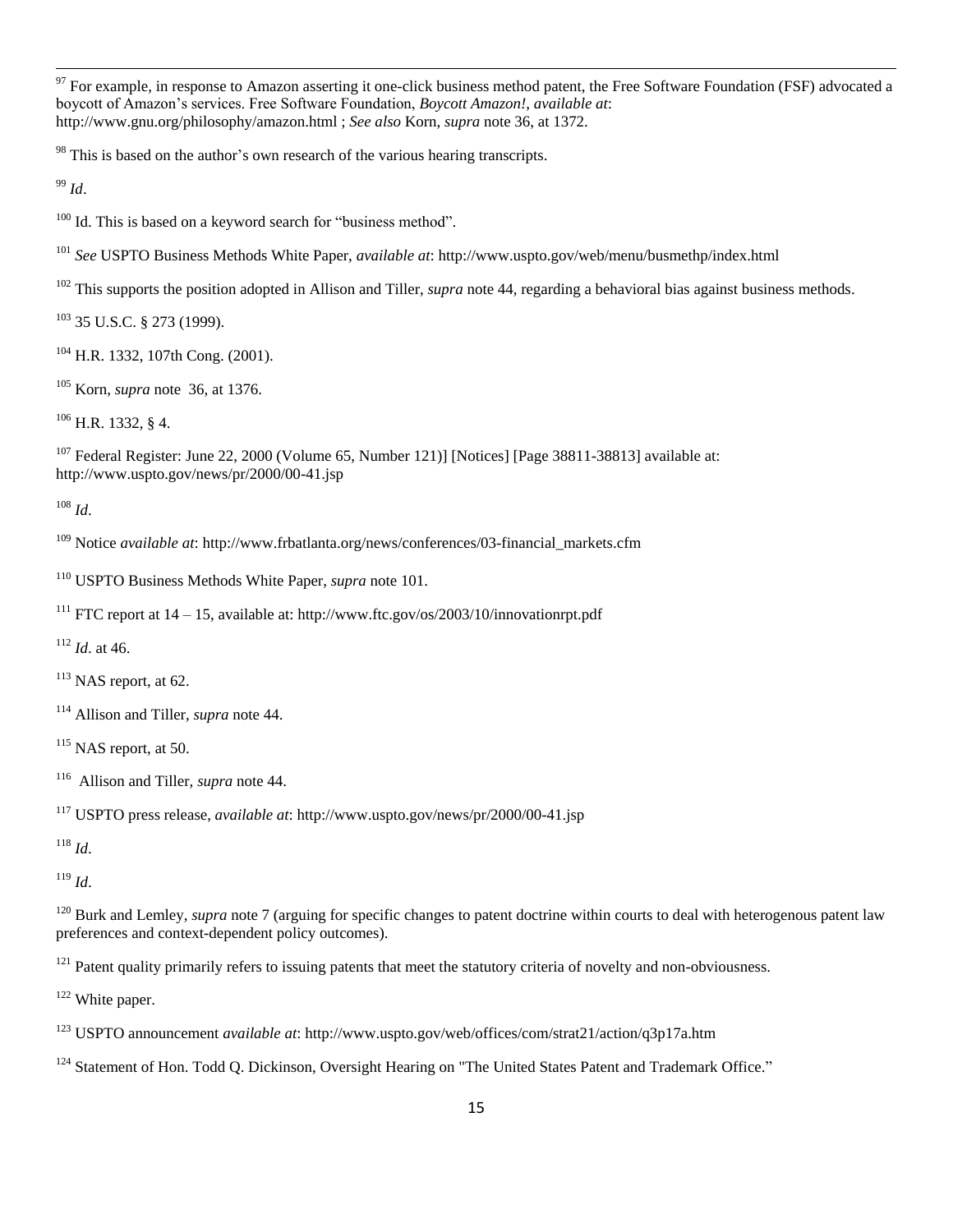<sup>125</sup> Statement of James E. Rogan, Oversight Hearing, April 11, 2002.

<sup>126</sup> USPTO announcement, *available at*: http://www.uspto.gov/patents/init\_events/fy07\_peer\_pilot.jsp

 USPTO announcement, *available at*: http://www.uspto.gov/web/offices/pac/dapp/opla/preognotice/peerreviewexpansion071708.pdf

*Id*.

 $\overline{a}$ 

*Id*.

Peer-to-Patent announcement, *available at*: http://dotank.nyls.edu/communitypatent/CPI\_P2P\_YearTwo\_lo.pdf

USPTO announcement, *available at*: http://www.uspto.gov/web/offices/com/sol/og/2010/week52/TOC.htm#ref15

USPTO announcement, *available at*: http://www.uspto.gov/web/offices/com/sol/og/2010/week52/TOC.htm#ref15

<sup>133</sup> *See* Tafas v. Dudas, 559 F.3d 1345 (2009) (discussing how the USPTO issued rules to deal with backlog. USPTO Rules 78 and 114 dealt with limiting continuation applications and requests for continued examination. See 37 C.F.R. § 1.78(d)(1)(i); Id. § 1.114(f). Rules 75 and 265 required applicants who submitted applications with large numbers of claims to submit prior art to the examiner. Id.  $§ 1.75(b)(1);$   $§ 1.265(a)$ ).

Merck & Co., Inc. v. Kessler, 80 F.3d 1543, 1550 (Fed. Cir. 1996) *;* Tafas, *supra* note 133.

35 U.S.C §2(b)2.

Animal Legal Defense Fund v. Quigg 932 F.2d 920 (Fed. Cir. 1991).

American Hospital Ass'n v. Bowen, 834 F.2d 1037 (D.C. Cir. 1987).

<sup>138</sup> See Brief of Amici Curiae of Intellectual Property and Administrative Law Professors, Tafas v. Dudas, 559 F.3d 1345 (2009).

Rai, *supra* note 31, at 2056.

*Id*.

Tafas, *supra* note 133, citing Thomas W. Merrill & Kristin E. Hickman, *Chevron's Domain*, 89 GEO. L.J. *833, 836 (2001).*

Tafas, *supra* note 133.

*Id*.

*Id*. at 1359, citing *Chevron, 467 U.S. at 843*.

Relating to the new examiner category, mandatory field searching, and second pair of eyes review" See Section V, *supra*.

*See* 35 U.S.C. Section 2(b)2.

Id.

Id.

35 U.S.C. § 2(b)(11)

USPTO announcement, *available at*: http://www.uspto.gov/web/patents/peerpriorartpilot/consent.pdf

*Id*.

Tafas, *supra* note 133.